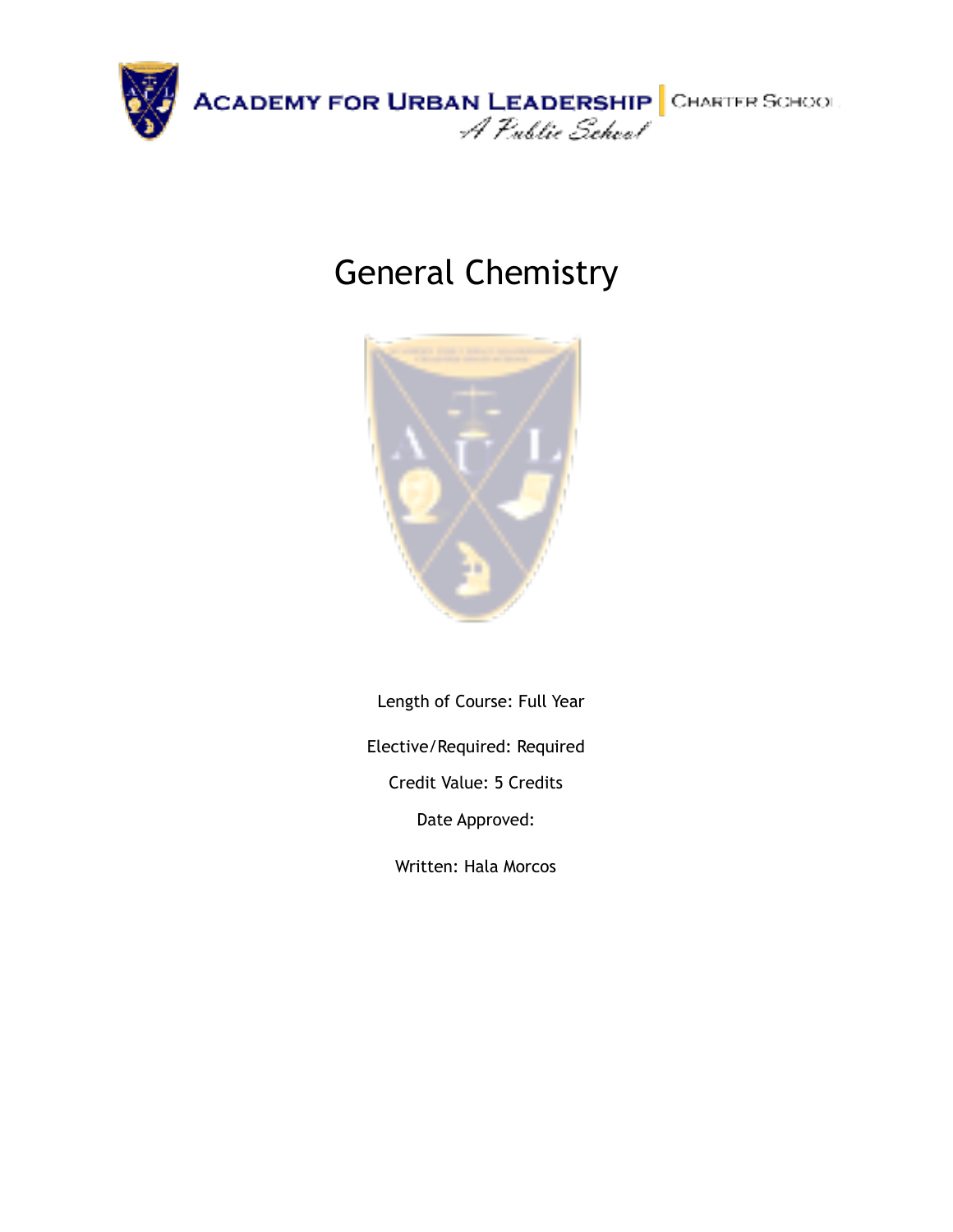

| Title of Unit                                                                                                                                                                                                                                                                                                                                                                                                                                                                                                                                                     | Introduction to<br>chemistry | Grade Level                  | 10th -12th grade |  |
|-------------------------------------------------------------------------------------------------------------------------------------------------------------------------------------------------------------------------------------------------------------------------------------------------------------------------------------------------------------------------------------------------------------------------------------------------------------------------------------------------------------------------------------------------------------------|------------------------------|------------------------------|------------------|--|
| Curriculum Area                                                                                                                                                                                                                                                                                                                                                                                                                                                                                                                                                   | unit I                       | <b>Time Frame</b><br>10 days |                  |  |
| Developed By                                                                                                                                                                                                                                                                                                                                                                                                                                                                                                                                                      | Ms. Hala Morcos              |                              |                  |  |
| <b>Identify Desired Results (Stage 1)</b>                                                                                                                                                                                                                                                                                                                                                                                                                                                                                                                         |                              |                              |                  |  |
| <b>Content Standards</b>                                                                                                                                                                                                                                                                                                                                                                                                                                                                                                                                          |                              |                              |                  |  |
| Use the periodic table as a model to predict the relative properties of<br><b>HS-PS1-1.</b><br>elements based on the patterns of electrons in the outermost energy level of atoms<br>Plan and conduct an investigation to gather evidence to compare the<br><b>HS-PS1-3.</b><br>structure of substances at the bulk scale to infer the strength of electrical forces<br>between particles.<br>Communicate scientific and technical information about why the<br>$HS-PS2-6$ .<br>molecular-level structure is important in the functioning of designed materials.* |                              |                              |                  |  |
| <b>Understandings</b><br><b>Essential Questions</b>                                                                                                                                                                                                                                                                                                                                                                                                                                                                                                               |                              |                              |                  |  |
| <b>Overarching Understanding</b>                                                                                                                                                                                                                                                                                                                                                                                                                                                                                                                                  |                              | Overarching                  | <b>Topical</b>   |  |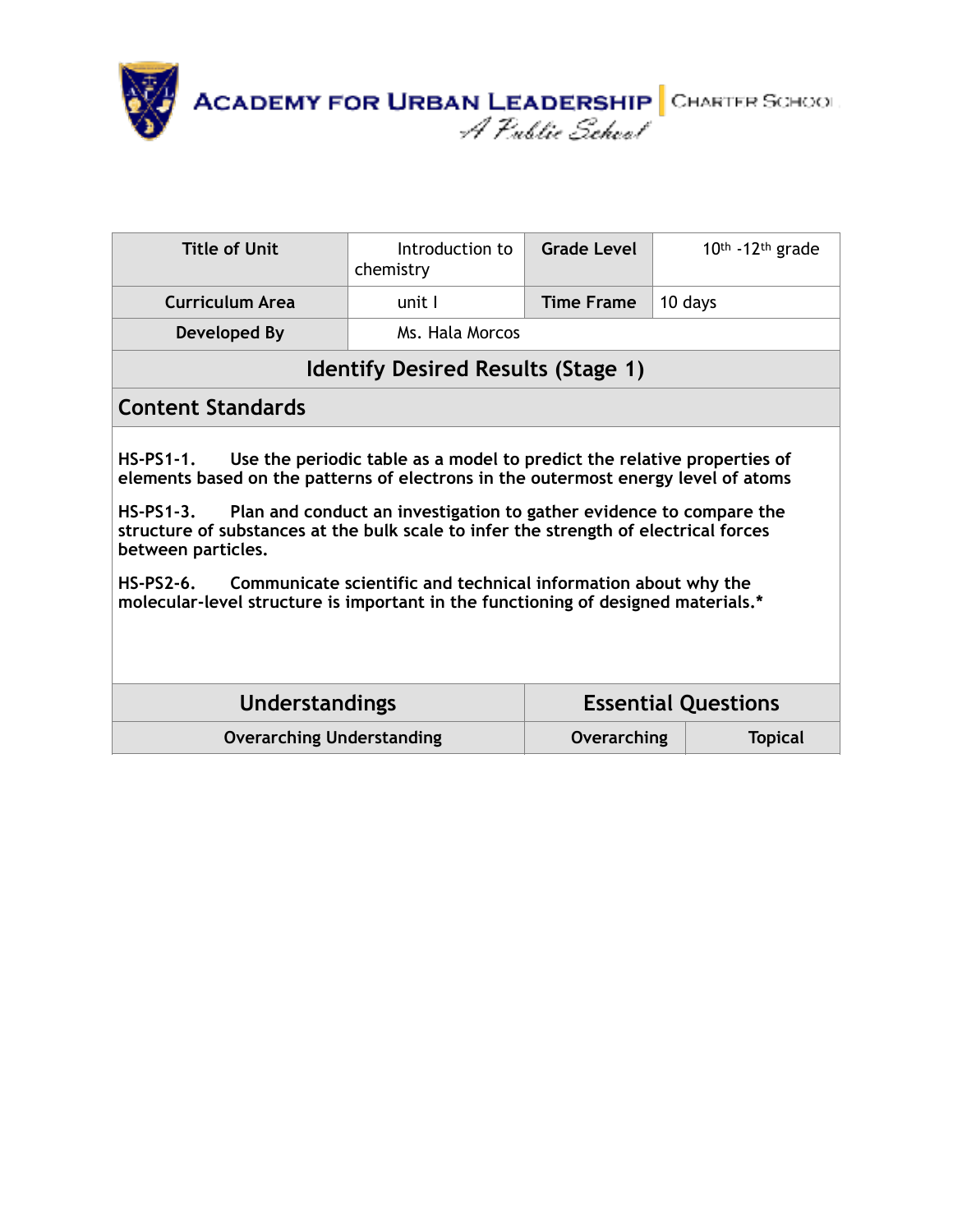#### **Students will be able to:**

- Understand the scientific process and the need for practicing safe procedures while conducting science investigations
- Compare and contrast pure and applied chemistry
- Identify reasons to study chemistry
- Explain the different branches of chemistry
- Identify the steps and problem-solving in scientific method
- Identify properties of matter
- Differentiate between the states of matter
- Compare and contrast physical and chemical changes
- Distinguish between homogeneous and heterogeneous mixtures
- Describe how mixtures can be separated
- Compare and contrast elements and compounds
- Apply the law of the conservation of mass
- Identify SI units of measurements
- Perform unit conversion
- Perform mathematical operations involving scientific figures
- Summarize the five essential points of Dalton's atomic theory
- Analyze the discovery of the subatomic particles

#### **Related Misconceptions**

• How can atomic models be used to describe and explain the structure of atoms?

A Public School

- How do the properties of matter change as phases change?
- How are solutions formed?
- How can the structure of matter be used to explain the different types of reactions?
	- How can the law of conservation of mass be demonstrated in chemistry?
- How do structures and properties of materials determine their use?
	- How have different contributions made by scientists from diverse culture enhanced our knowledge in chemistry?
- How can the structure of matter be used to explain the different types of reactions? • What is the
- role of mathematics in chemistry?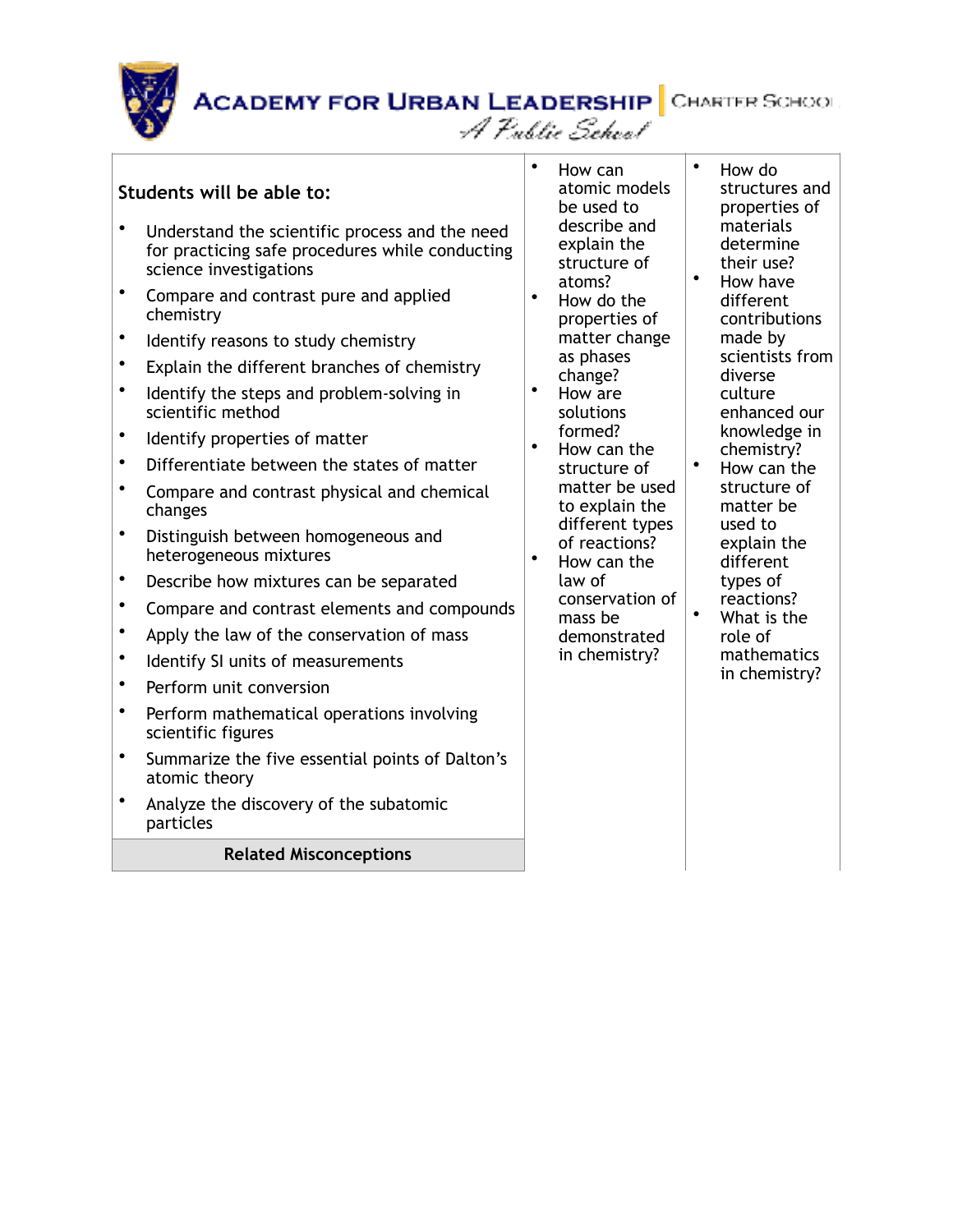| <b>ACADEMY FOR URBAN LEADERSHIP</b> CHARTER SCHOOL               | A Public School          |  |
|------------------------------------------------------------------|--------------------------|--|
| Homogeneous solutions and heterogeneous<br>solutions are similar |                          |  |
| mixtures and compounds are the same                              |                          |  |
| elements and compounds are different                             |                          |  |
| the distinctions between mixtures and compounds                  |                          |  |
| physical changes and physical properties are the<br>same         |                          |  |
| chemical changes and chemical properties are the<br>same         |                          |  |
| Knowledge                                                        | <b>Skills</b>            |  |
| Students will know                                               | Students will be able to |  |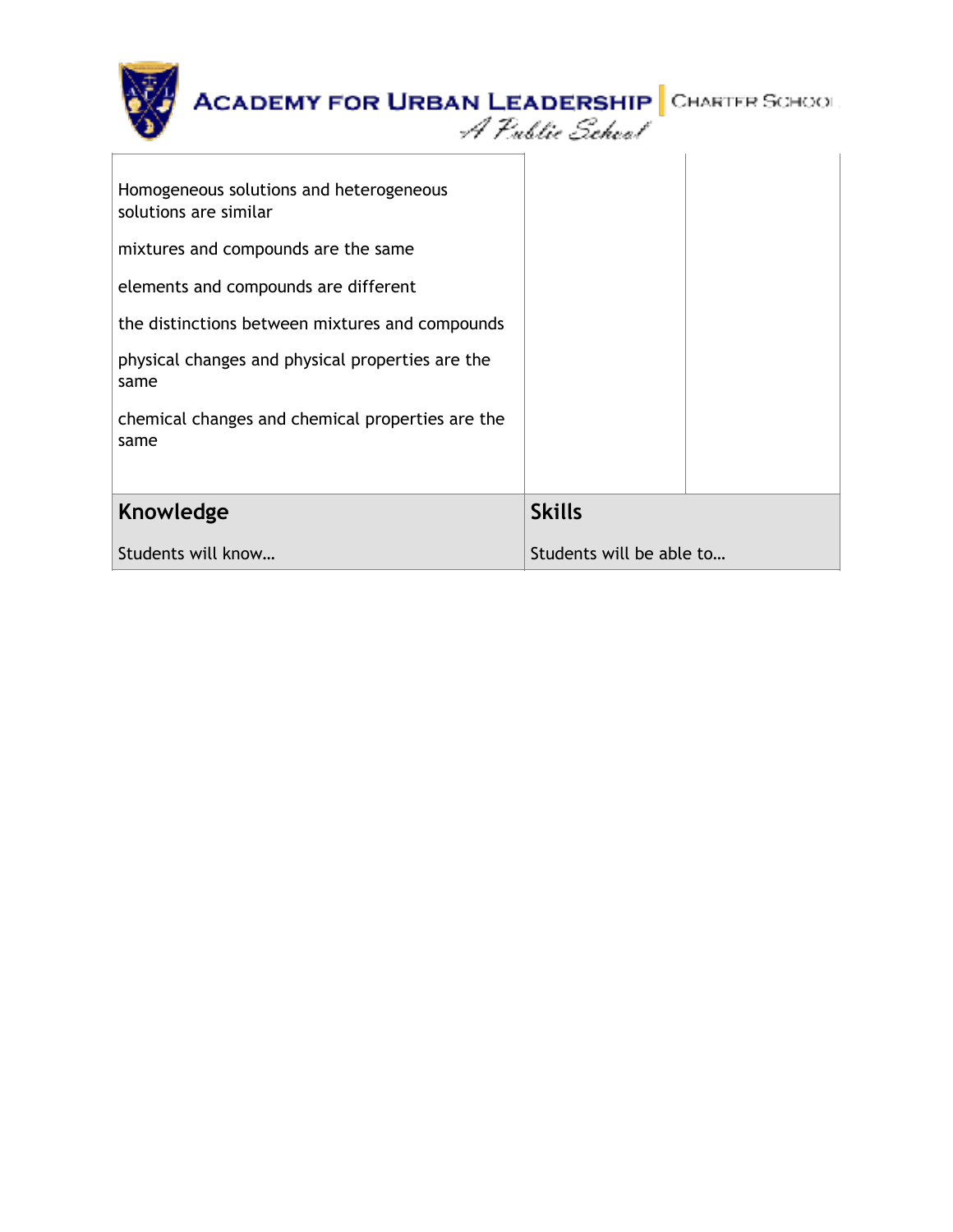

| scope, and its effect on everyday life and<br>society.<br>How to apply the scientific process.<br>Synthesize and apply basic safety<br>procedures and identify basic equipment.<br>Analyze and use appropriate units of<br>measurement and the sources and<br>implications of uncertainty in<br>measurements.<br>How to use the SI units and how to convert<br>٠<br>among units | chemistry?, as they work on class<br>work, lab report of solve any word<br>problems<br>$\bullet$<br>Determine how chemists apply as<br>to create and collect data analysis;<br>as well as using other resources to<br>come up with conclusion relating<br>to the concept. Create the various<br>components of matter using<br>technology in chemistry.<br>$\bullet$<br>Classify matter according to its<br>composition, structure and<br>behavior<br>Distinguish between<br>homogeneous mixtures and<br>heterogeneous mixtures<br>Develop and use models to<br>relate properties of matter to<br>its structure<br>Distinguish between chemical<br>٠<br>and physical properties of<br>matter<br>Contrast physical and chemical<br>changes<br>Apply the law of conservation of<br>matter to chemical changes |  |  |
|---------------------------------------------------------------------------------------------------------------------------------------------------------------------------------------------------------------------------------------------------------------------------------------------------------------------------------------------------------------------------------|------------------------------------------------------------------------------------------------------------------------------------------------------------------------------------------------------------------------------------------------------------------------------------------------------------------------------------------------------------------------------------------------------------------------------------------------------------------------------------------------------------------------------------------------------------------------------------------------------------------------------------------------------------------------------------------------------------------------------------------------------------------------------------------------------------|--|--|
| Assessment Evidence (Stage 2)<br><b>Performance Task Description</b>                                                                                                                                                                                                                                                                                                            |                                                                                                                                                                                                                                                                                                                                                                                                                                                                                                                                                                                                                                                                                                                                                                                                            |  |  |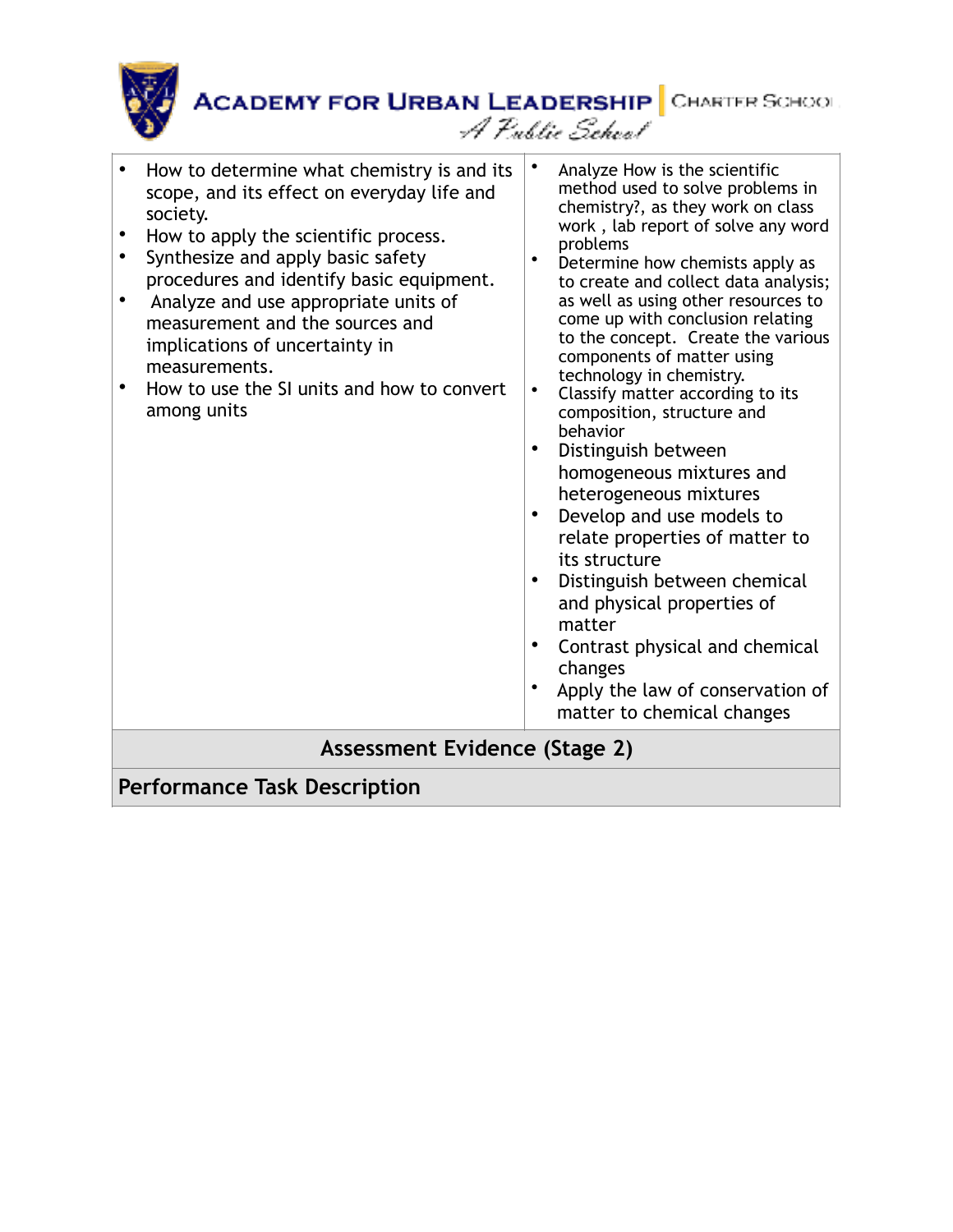

| Goal<br>Role<br>$\bullet$<br>Audience<br>$\bullet$<br><b>Situation</b><br>Product/<br>Performance<br><b>Standards</b>                                                                                                                                        | <b>Chapter Assessment Unit 1</b><br>Journal rubric using it as an exit ticket<br>Formal Laboratory Report rubric<br>Word Problem Rubric<br>Graphing Rubric, Portfolio Rubric, Prompt Rubric, Open-<br>ended Questions Rubrics, Computer Simulation Conclusion<br>Rubric, Laboratory accuracy rubric (advanced),<br>Research Project Rubric, Construction Project Rubric on<br>the atom structure, uses in today's technology and<br>medical uses, time line of element discoveries,<br>Projects - Know Your Element Atomic Model Time<br>Line, Poster Rubric, Oral Presentation Rubric, and<br>power point, Class Participation Rubric<br>Class work and Mini-lab Rubric<br>Quizzes and exams<br>Do now's or starting topic (as a problem, open question or<br>an activity using activity worksheet) with groups<br>elaborations (with each student has a part of this activity<br>to work on it), than discuss it with in the class |  |  |
|--------------------------------------------------------------------------------------------------------------------------------------------------------------------------------------------------------------------------------------------------------------|--------------------------------------------------------------------------------------------------------------------------------------------------------------------------------------------------------------------------------------------------------------------------------------------------------------------------------------------------------------------------------------------------------------------------------------------------------------------------------------------------------------------------------------------------------------------------------------------------------------------------------------------------------------------------------------------------------------------------------------------------------------------------------------------------------------------------------------------------------------------------------------------------------------------------------------|--|--|
| <b>Other Evidence</b>                                                                                                                                                                                                                                        |                                                                                                                                                                                                                                                                                                                                                                                                                                                                                                                                                                                                                                                                                                                                                                                                                                                                                                                                      |  |  |
| Oral and/or written response to several of the essential questions (e.g., "compare<br>$\bullet$<br>between mixture and compound use examples?)<br>Write responses to various open ended questions as part of the class participation<br>and open discussions |                                                                                                                                                                                                                                                                                                                                                                                                                                                                                                                                                                                                                                                                                                                                                                                                                                                                                                                                      |  |  |

- Create the graphic organizer for matter and its components using examples.
- Quizzes on terms/concepts concerning the trend of the periodic table, and elements locations and its properties

Conduct a unit test covers various aspects of the unit 1 (e.g. vocabulary, open response, fill in, and multiple choice)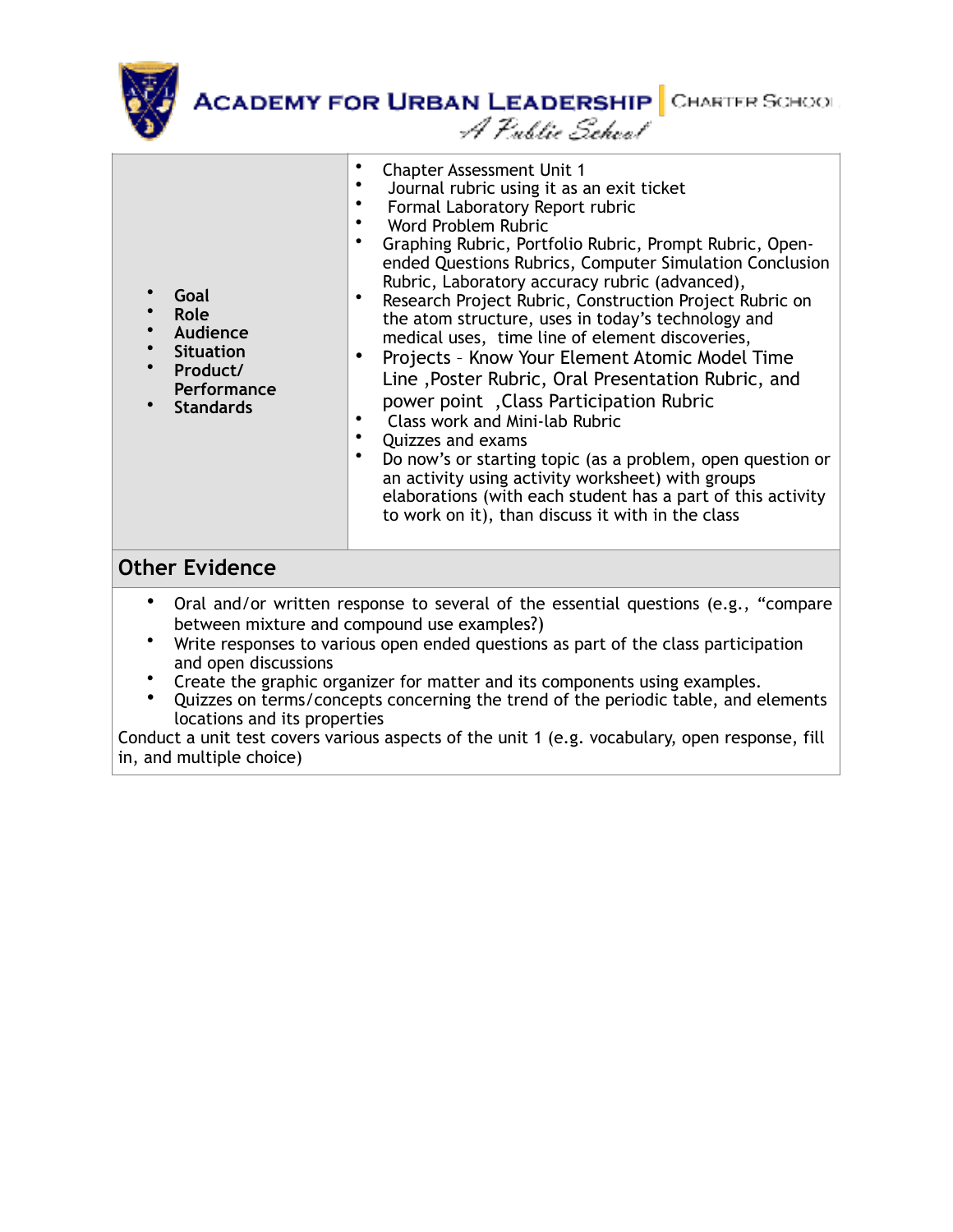

| <b>Title of Unit</b>                      | Measurements<br>and Calculations | <b>Grade Level</b> | 10th -12th grade |  |
|-------------------------------------------|----------------------------------|--------------------|------------------|--|
| <b>Curriculum Area</b>                    | Unit 2                           | <b>Time Frame</b>  | 10 days          |  |
| Developed By                              | Ms. Hala Morcos                  |                    |                  |  |
| <b>Identify Desired Results (Stage 1)</b> |                                  |                    |                  |  |
| <b>Content Standards</b>                  |                                  |                    |                  |  |
|                                           |                                  |                    |                  |  |

**HS-PS1-1. Use the periodic table as a model to predict the relative properties of elements based on the patterns of electrons in the outermost energy level of atoms** 

**HS-PS2-6. Communicate scientific and technical information about why the molecular-level structure is important in the functioning of designed materials.** 

**HS-PS1-8. Develop models to illustrate the changes in the composition of the nucleus of the atom and the energy released during the processes of fission, fusion, and radioactive decay.** 

**[HSN-Q.A.1](http://www.corestandards.org/Math/Content/HSN/Q)** Use units as a way to understand problems and to guide the solution of [multi-step problems; choose and interpret units consistently in formulas; choose and](http://www.corestandards.org/Math/Content/HSN/Q)  interpret the scale and the origin in graphs and data displays. (HS-PS1-2),*(HS-PS1-4), (HS-PS1-5)*,(HS-PS1-7)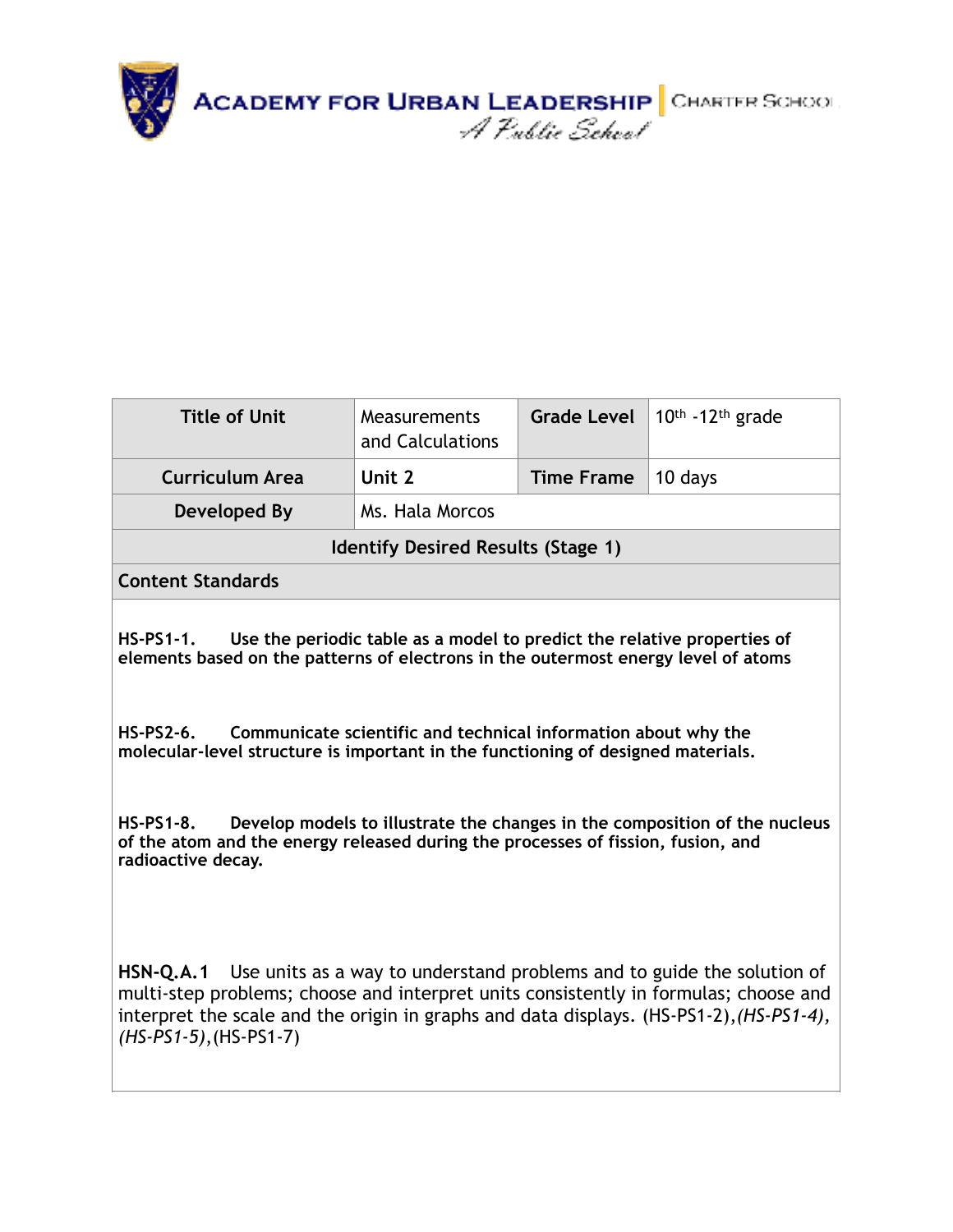

| <b>Understandings</b>                                                                                                                                                                                                                 | <b>Essential Questions</b>                                                                                                                                                                                              |  |
|---------------------------------------------------------------------------------------------------------------------------------------------------------------------------------------------------------------------------------------|-------------------------------------------------------------------------------------------------------------------------------------------------------------------------------------------------------------------------|--|
| <b>Overarching Understanding</b>                                                                                                                                                                                                      | <b>Topical</b><br>Overarching                                                                                                                                                                                           |  |
| Students will be able to:<br>٠<br>How can atomic and molecular                                                                                                                                                                        | Explain how<br>How do<br>٠<br>٠<br>science is a<br>structures and<br>developing<br>properties of<br>field where<br>materials<br>determine<br>theories are<br>their use?<br>constantly                                   |  |
| models be used to predict the<br>behavior of atoms in reactions?<br>How can the periodic chart be<br>used as an essential and<br>informational tool?<br>How can quantum mechanics be<br>used to explain atomic behavior?<br>$\bullet$ | How have<br>challenged<br>$\bullet$<br>Analyze by<br>different<br>$\bullet$<br>Interpret the<br>contributions<br>element<br>made by<br>scientists<br>information<br>from diverse<br>on the<br>culture<br>periodic table |  |
| Determine the number of each<br>kind of atom in a compound,<br>given the chemical formula.                                                                                                                                            | enhance our<br>to the<br>knowledge in<br>molecular<br>Chemistry?<br>model of an                                                                                                                                         |  |
| <b>Related Misconceptions</b>                                                                                                                                                                                                         | How do the<br>atom<br>٠<br>What is the<br>٠<br>components                                                                                                                                                               |  |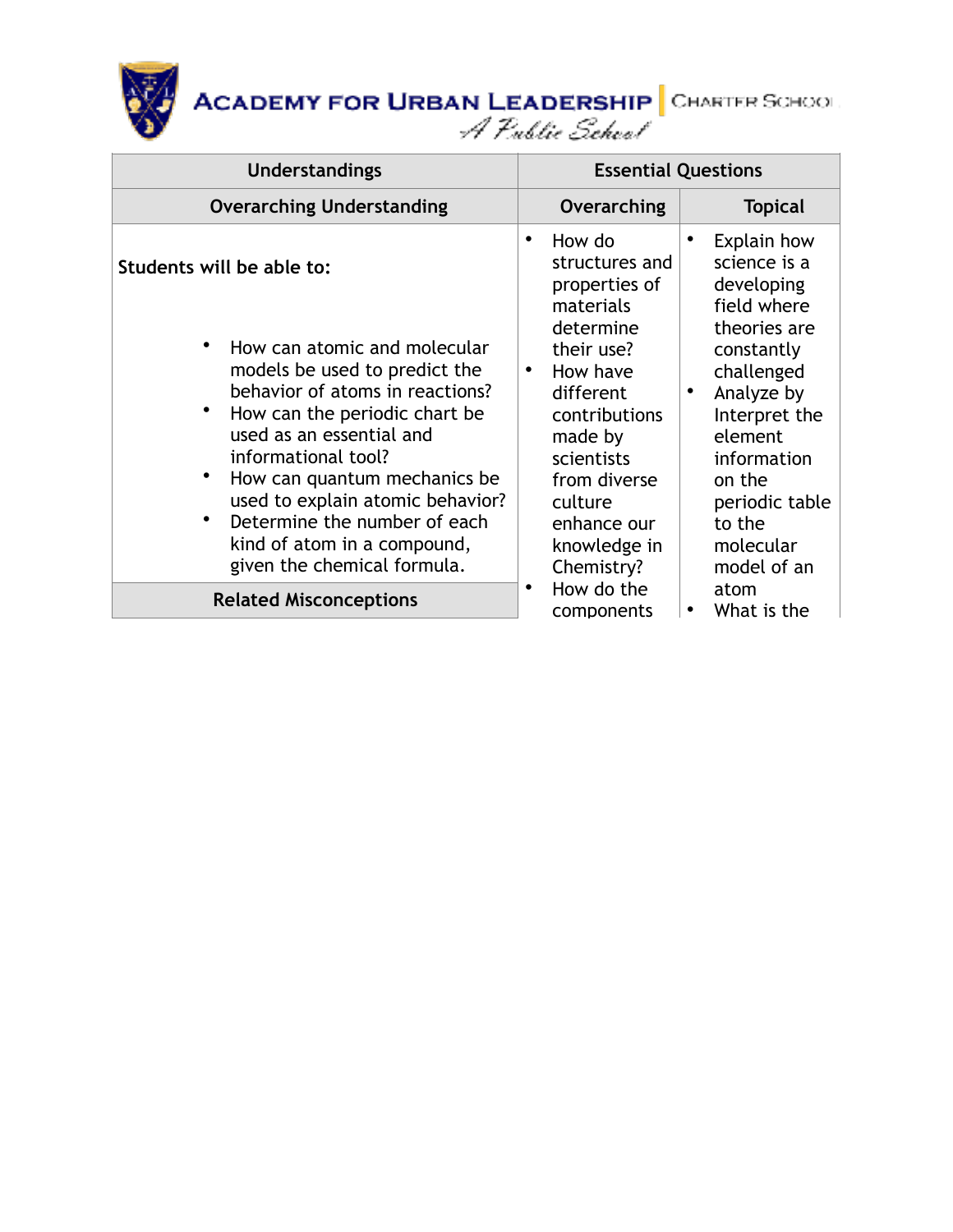| <b>ACADEMY FOR URBAN LEADERSHIP</b> CHARTER SCHOOL                                                                                                                                                                                                                                                                                                                                                                                                                          | A Public School                                                                                                                                                                                                                                                                                                                                                                                                         |                                         |
|-----------------------------------------------------------------------------------------------------------------------------------------------------------------------------------------------------------------------------------------------------------------------------------------------------------------------------------------------------------------------------------------------------------------------------------------------------------------------------|-------------------------------------------------------------------------------------------------------------------------------------------------------------------------------------------------------------------------------------------------------------------------------------------------------------------------------------------------------------------------------------------------------------------------|-----------------------------------------|
| The difference between the SI units to the<br>English system (kg and Lbs.)                                                                                                                                                                                                                                                                                                                                                                                                  | of matter<br>correlate with<br>the core                                                                                                                                                                                                                                                                                                                                                                                 | role of<br>mathematics<br>in chemistry? |
| The difference between the Protons, and<br>neutrons and its relationship to the periodic<br>table and its locations                                                                                                                                                                                                                                                                                                                                                         | concepts of<br>Chemistry?                                                                                                                                                                                                                                                                                                                                                                                               |                                         |
| The difference between atomic mass vs.<br>number and its relationship to the subatomic<br>particles.                                                                                                                                                                                                                                                                                                                                                                        |                                                                                                                                                                                                                                                                                                                                                                                                                         |                                         |
| Physical and chemical changes and properties<br>difference                                                                                                                                                                                                                                                                                                                                                                                                                  |                                                                                                                                                                                                                                                                                                                                                                                                                         |                                         |
| Manipulating Density formula to solve for the<br>unknown variables                                                                                                                                                                                                                                                                                                                                                                                                          |                                                                                                                                                                                                                                                                                                                                                                                                                         |                                         |
| The difference between independent and<br>dependent variables                                                                                                                                                                                                                                                                                                                                                                                                               |                                                                                                                                                                                                                                                                                                                                                                                                                         |                                         |
| The difference between the qualitative and<br>quantitative observations                                                                                                                                                                                                                                                                                                                                                                                                     |                                                                                                                                                                                                                                                                                                                                                                                                                         |                                         |
| Knowledge                                                                                                                                                                                                                                                                                                                                                                                                                                                                   | <b>Skills</b>                                                                                                                                                                                                                                                                                                                                                                                                           |                                         |
| Students will know                                                                                                                                                                                                                                                                                                                                                                                                                                                          | Students will be able to                                                                                                                                                                                                                                                                                                                                                                                                |                                         |
| Distinguish between physical and<br>chemical properties.<br>٠<br>Contrast physical and chemical<br>changes.<br>Calculate the density of a substance<br>from experimental data.<br>Differentiate between physically<br>٠<br>blended and chemically bonded.<br>٠<br>Distinguish between accuracy and<br>precision, and directly and inversely<br>proportional relationships<br>Using mini lab - virtue lab to enforce<br>the physical and chemical<br>Properties and changes. | The student will demonstrate<br>the ability to explain how<br>matter may be identified,<br>classified, and changed<br>The student will demonstrate<br>the ability to summarize and<br>apply the<br>Law<br>o f<br>Conservation of Matter and<br>Energy.<br>Distinguish between qualitative<br>and quantitative observations<br>$\bullet$<br>Compare and apply strategies for<br>solving Density problems in<br>Chemistry |                                         |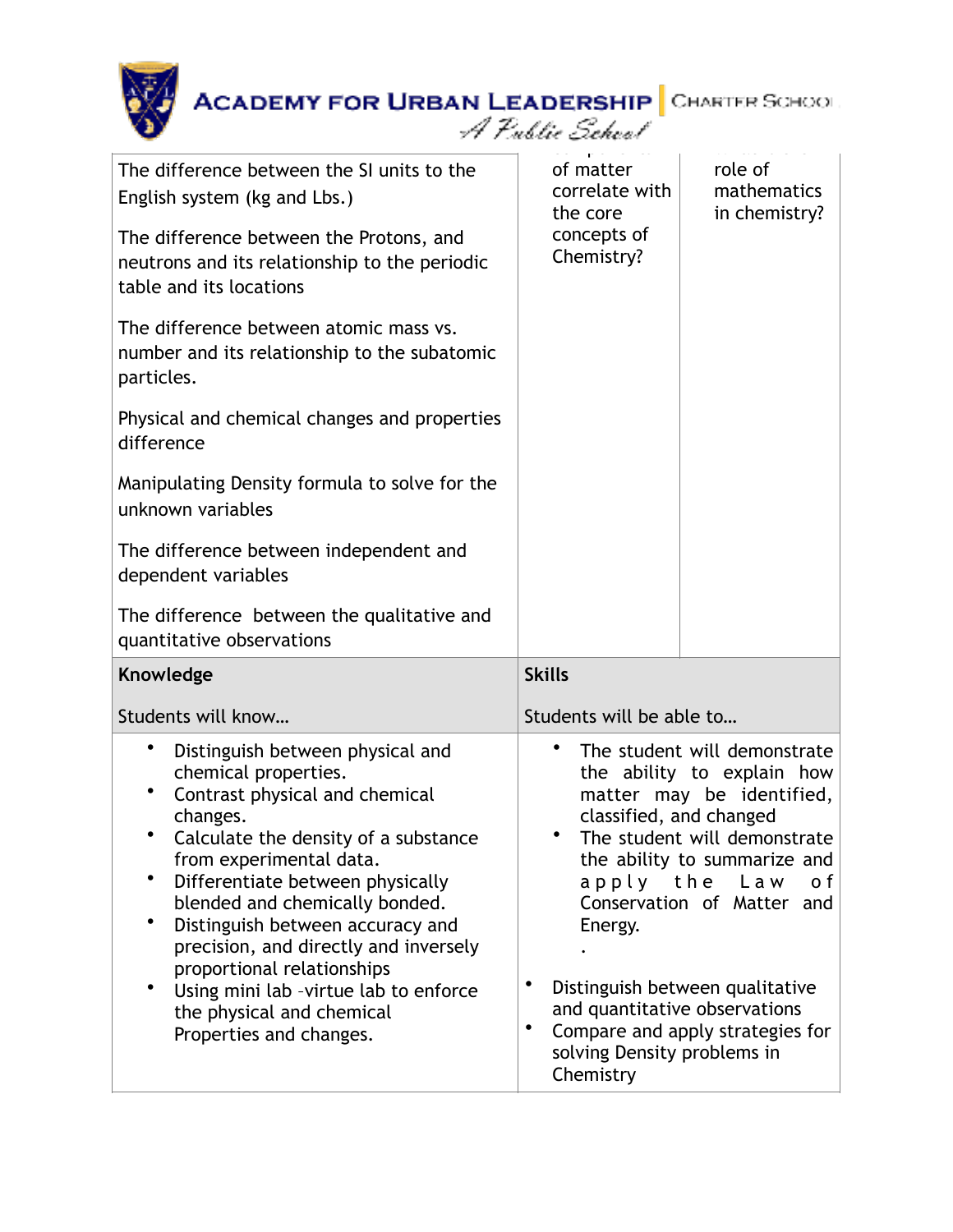| Assessment Evidence (Stage 2)                                                               |                                                                                                                                                                                                                                                                                                                                                                                                                                                                                                                                                                                                                                                                                                                                                                                                                                                                                                                                                                                                                                                                                                                                                                                                                  |  |  |
|---------------------------------------------------------------------------------------------|------------------------------------------------------------------------------------------------------------------------------------------------------------------------------------------------------------------------------------------------------------------------------------------------------------------------------------------------------------------------------------------------------------------------------------------------------------------------------------------------------------------------------------------------------------------------------------------------------------------------------------------------------------------------------------------------------------------------------------------------------------------------------------------------------------------------------------------------------------------------------------------------------------------------------------------------------------------------------------------------------------------------------------------------------------------------------------------------------------------------------------------------------------------------------------------------------------------|--|--|
| <b>Performance Task Description</b>                                                         |                                                                                                                                                                                                                                                                                                                                                                                                                                                                                                                                                                                                                                                                                                                                                                                                                                                                                                                                                                                                                                                                                                                                                                                                                  |  |  |
| Goal<br>Role<br>Audience<br><b>Situation</b><br>Product/<br>Performance<br><b>Standards</b> | <b>Chapter Assessment Unit 2</b><br>Journal rubric using it as an exit ticket<br>Formal Laboratory Report rubric<br>$\bullet$<br>Word Problem Rubric<br>$\bullet$<br>Graphing Rubric, Portfolio Rubric, Prompt Rubric,<br>Open-ended Questions Rubrics, Computer Simulation<br>Conclusion Rubric, Laboratory accuracy rubric<br>(advanced),<br>Research Project Rubric, Construction Project Rubric<br>on the atom structure, uses in today's technology<br>and medical uses, time line of element discoveries,<br>Projects - Atomic model using assigned element, the<br>$\bullet$<br>Time Line of developments of the atomic theory,<br>comparison between the various scientists and the<br>developments of the atomic theory and modern<br>model of the element. , Poster Rubric, Oral<br>Presentation Rubric, and power point, Class<br>Participation Rubric<br><b>Class work and Mini-lab Rubric</b><br>$\bullet$<br>Quizzes and exams<br>$\bullet$<br>Do now's or starting topic (as a problem, open<br>$\bullet$<br>question or an activity using activity worksheet)<br>with groups elaborations (with each student has a<br>part of this activity to work on it), than discuss it<br>with in the class |  |  |
| <b>Other Evidence</b>                                                                       |                                                                                                                                                                                                                                                                                                                                                                                                                                                                                                                                                                                                                                                                                                                                                                                                                                                                                                                                                                                                                                                                                                                                                                                                                  |  |  |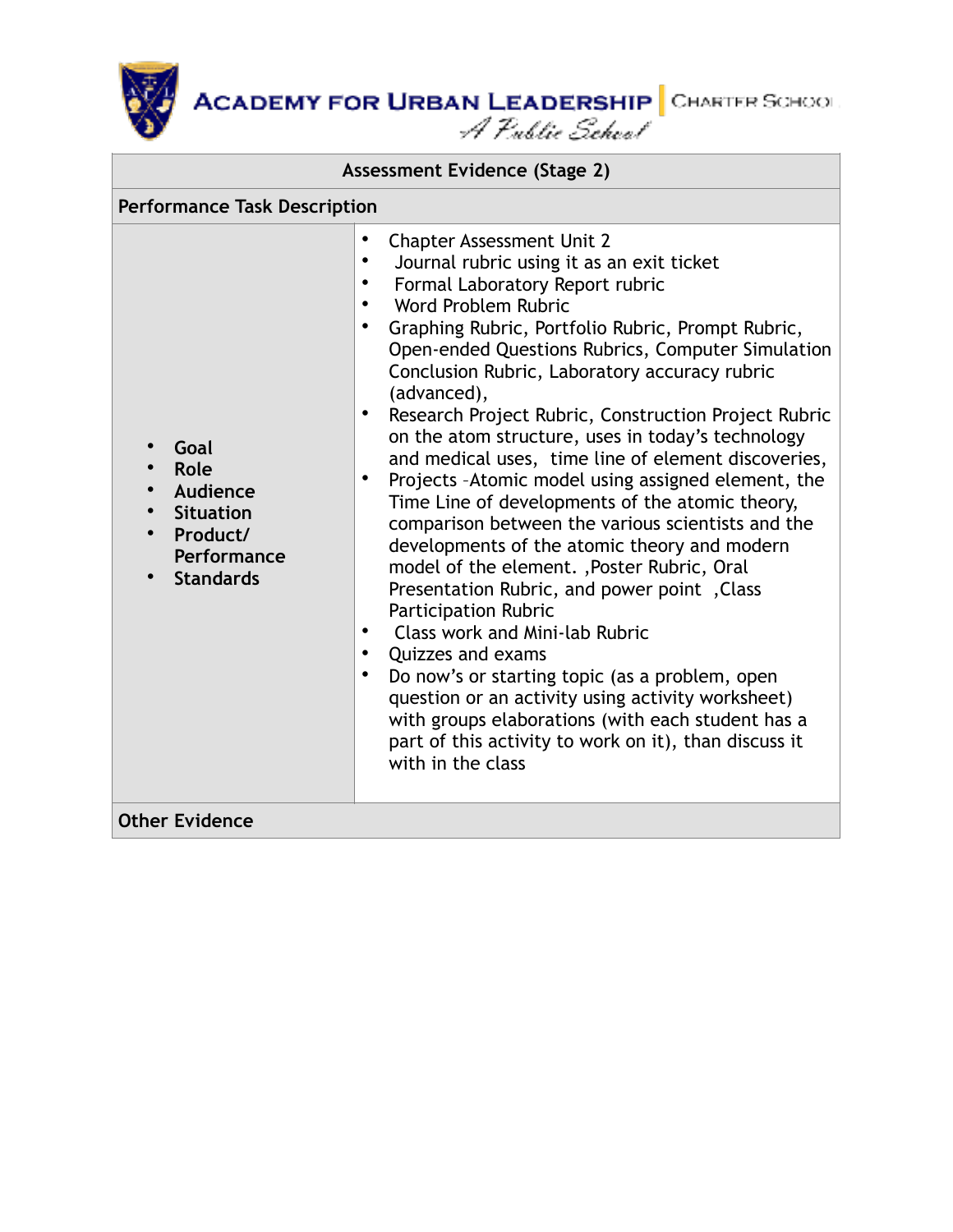

- Using word problems to solve various Density problem , using both open response and algebraic equation to solve for volume, mass, and density written response to several of the essential questions
- Write responses to various open ended questions (e.g. how to calculate the density of irregular shape object) write the procedure for water displacement.
- Write a series of journal entries (e.g. Exit ticket write the steps of calculating density of regular shape, vs. density of irregular shape objects)
- Write conclusion as students compare their hypothesis to the analytical data and observations.
- Quizzes on terms/concepts concerning the trend of the periodic table, and elements locations and its properties

Conduct a unit test covers various aspects of the periodic table developments (e.g. vocabulary, open response, fill in, and multiple choice)

**Using internet resources to promote learning such as** [http://www.chemistry.org/.](http://www.chemistry.org/) <http://www.nsc.org/library/chemical/index.htm>

> o **Conservation of Matter using water and seltzer tablets, calculating isotopes using m & m, Line Emission Spectra**

> > **Learning Plan (Stage 3)**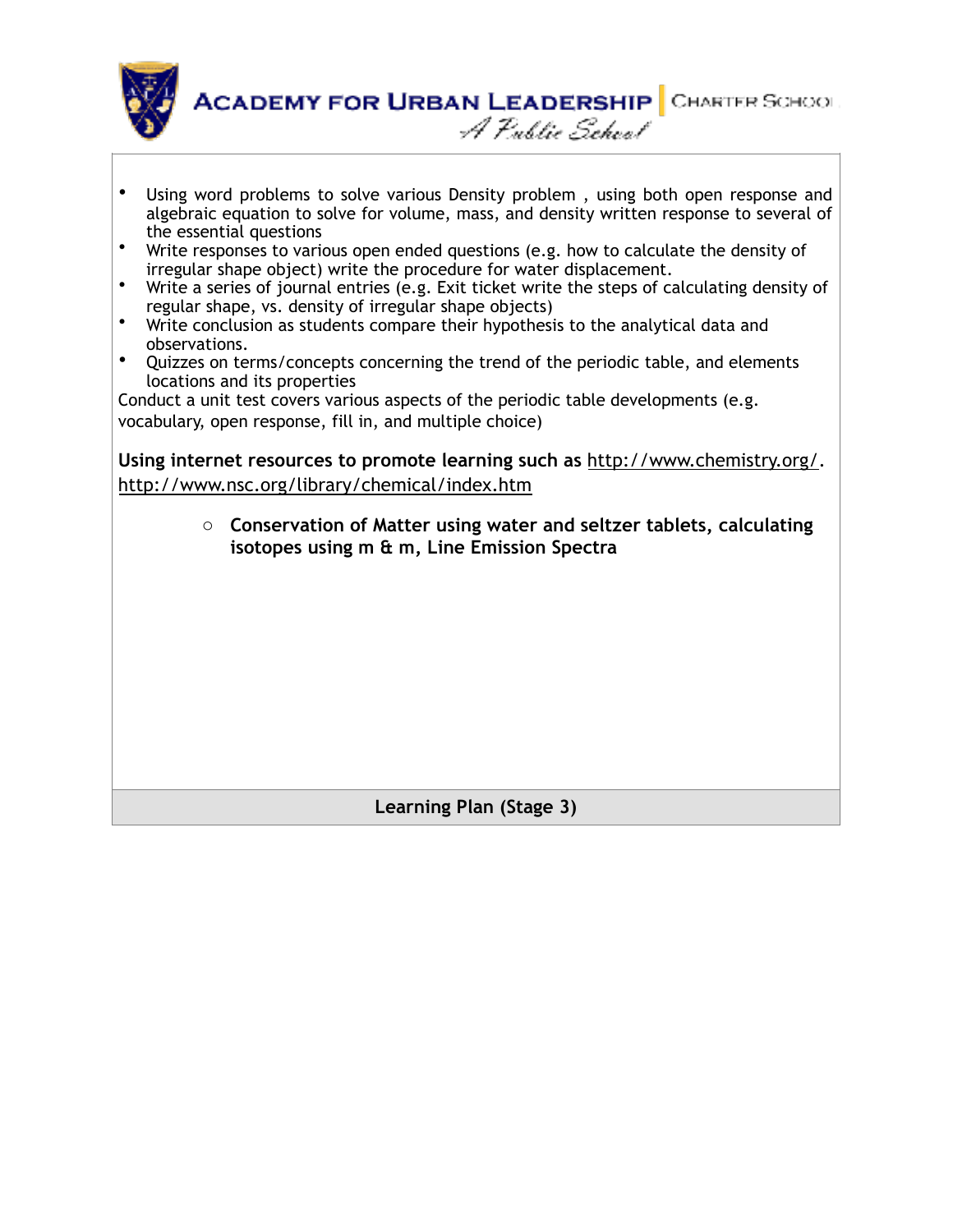

- **Where are your students headed? Where have they been? How will you make sure the students know where they are going?**
- **How will you hook students at the beginning of the unit?**
- **What events will help students experience and explore the big idea and questions in the unit? How will you equip them with needed skills and knowledge?**
- **How will you cause students to reflect and rethink? How will you guide them in rehearsing, revising, and refining their work?**
- **How will you help students to exhibit and self-evaluate their growing skills, knowledge, and understanding throughout the unit?**
- **How will you tailor and otherwise personalize the learning plan to optimize the engagement and effectiveness of ALL students, without compromising the goals of the unit?**
- **How will you organize and sequence the learning activities to optimize the**

1. students will analyze the concept of physical property using an example as an open ended question; which lead to class discussion.

A Public School

- 2. Students will classify the different states of matter and compare and contrast them.
- 3. Students, in groups, will observe, analyze, and classify different sates of matter.
- 4. Teacher and students will go over students' work.
- 5. Students will complete a worksheet about physical properties and states of matter
- 6. Students will answer review questions about Physical Properties and States of Matter
- 7. Teacher and students will go over students' answers.
- 8. Lab: "candle" to calculate, measure, list the physical and chemical properties of a candle
- 9. The analysis section, and of their lab report , test a hypothesis using open questions
- 10. Teacher and students will scrutinize chemical properties of matter, and compare and contrast them with the physical properties of matter.
- 11. Students, in groups, will complete a worksheet about chemical properties and physical properties comparing and contrasting them .Teacher and students will analyze chemical changes, and their relationship with atoms and energy.
- 12. Students, in groups, will classify several changes as either physical or chemical explaining why.
- 13. To clarify all misconceptions students will work on lab activity , either video, virtue
- 14. Teacher will implement a graphic organizer using the vocabulary key terms and components that concept mapping of matter and its components, to stimulate and promote research and to clarify all misconceptions.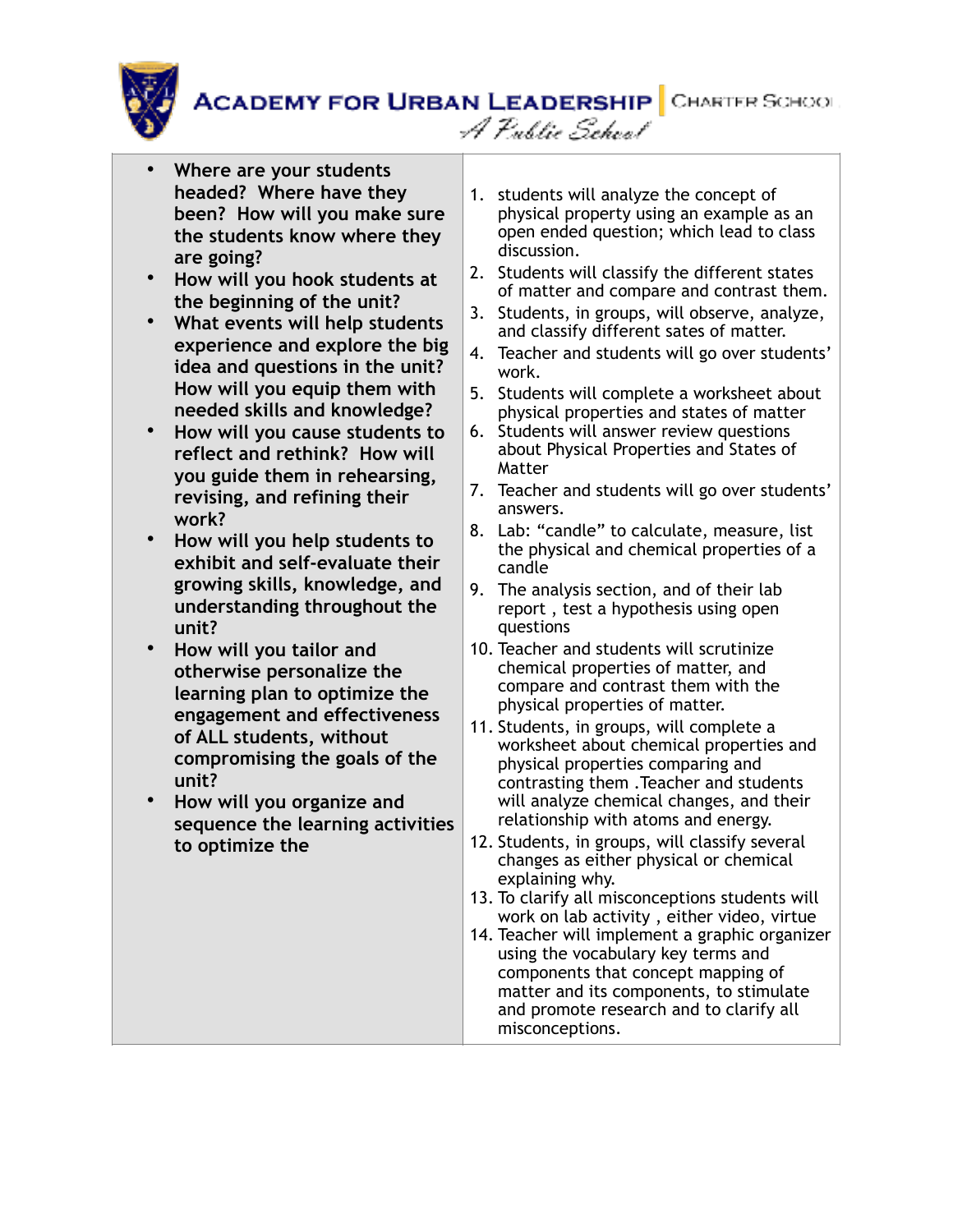

#### **Understanding By Design Unit Template**

| <b>Title of Unit</b>                                                                                                                                                                               | Development of<br>the periodic<br>Table   | <b>Grade Level</b> | $10th - 12th$ grade        |  |
|----------------------------------------------------------------------------------------------------------------------------------------------------------------------------------------------------|-------------------------------------------|--------------------|----------------------------|--|
| <b>Curriculum Area</b>                                                                                                                                                                             | <b>UNIT 3</b>                             | <b>Time Frame</b>  | 20 days                    |  |
| Developed By                                                                                                                                                                                       | Ms. Hala Morcos                           |                    |                            |  |
|                                                                                                                                                                                                    | <b>Identify Desired Results (Stage 1)</b> |                    |                            |  |
| <b>Content Standards</b>                                                                                                                                                                           |                                           |                    |                            |  |
| Associated Disciplinary Core Ideas (DCIs) from NGSS include:                                                                                                                                       |                                           |                    |                            |  |
| <b>PS1: Matter and Its Interactions</b>                                                                                                                                                            |                                           |                    |                            |  |
| PS1.A-Structure and Properties of Matter                                                                                                                                                           |                                           |                    |                            |  |
| Connections to other DCIs in this grade-band:                                                                                                                                                      |                                           |                    |                            |  |
| HS.PS3.A (HS-PS1-8); HS.PS3.B (HS-PS1-8); HS.PS3.C (HS-PS1-8); HS.PS3.D (HS-<br>PS1-8); HS.LS1.C (HS-PS1-1); HS.ESS1.A (HS-PS1-8); HS.ESS1.C (HS-PS1-8); HS.ESS2.C(HS-<br>$PS1-3$                  |                                           |                    |                            |  |
| Use the periodic table as a model to predict the relative properties of<br>$HS-PS1-1.$<br>elements based on the patterns of electrons in the outermost energy level of atoms.                      |                                           |                    |                            |  |
| Plan and conduct an investigation to gather evidence to compare the<br>$HS-PS1-3.$<br>structure of substances at the bulk scale to infer the strength of electrical forces<br>between particles. [ |                                           |                    |                            |  |
| <b>Understandings</b>                                                                                                                                                                              |                                           |                    | <b>Essential Questions</b> |  |
| <b>Overarching Understanding</b>                                                                                                                                                                   |                                           | Overarching        | <b>Topical</b>             |  |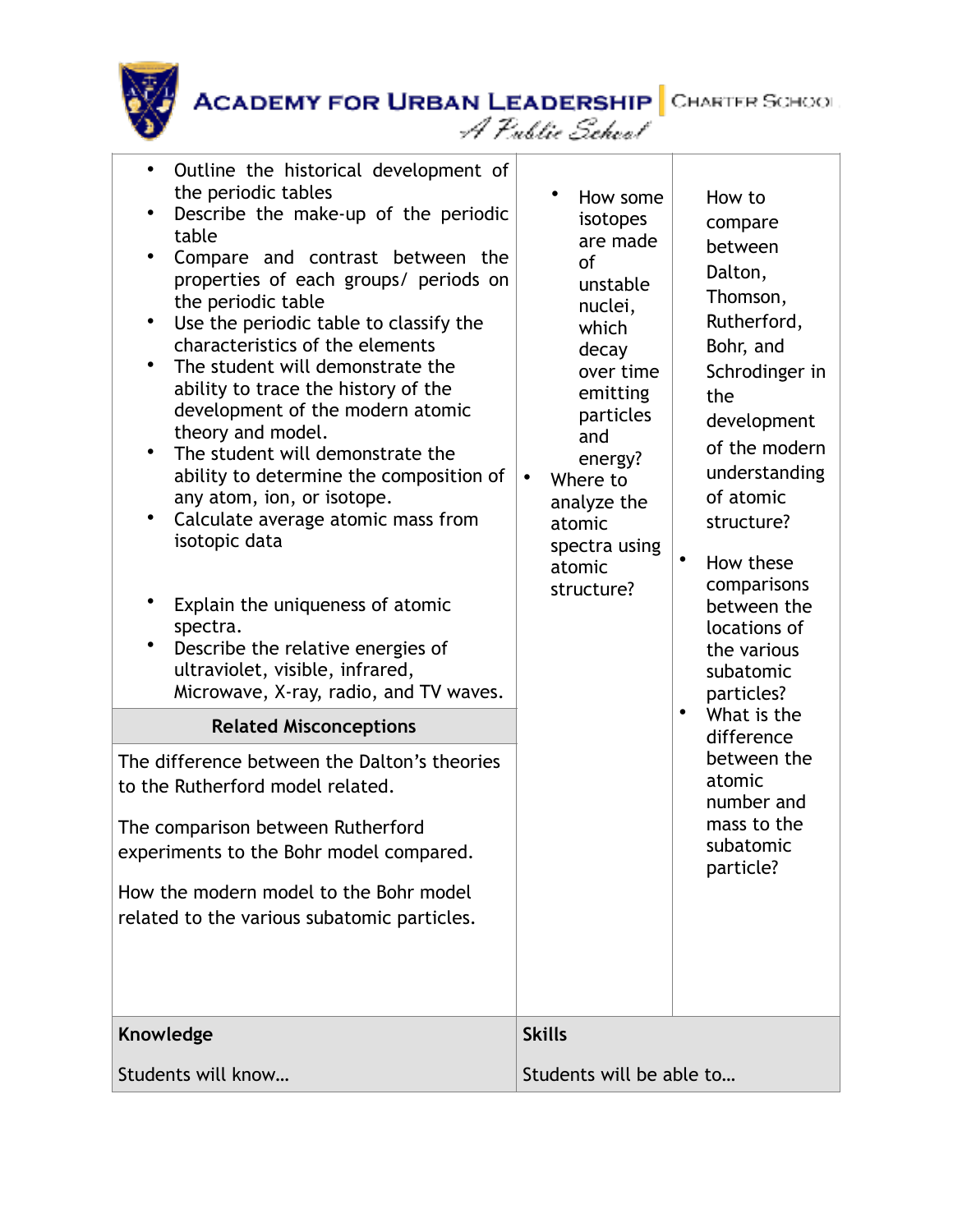**ACADEMY FOR URBAN LEADERSHIP** CHARTER SCHOOL A Public School

- Explain how science is a developing field where theories are constantly challenged.
- Contrast the modern understanding of atomic structure with historic understandings
- Distinguish between absorption (excitation) and emission of energy.
- Identify the steps and problem-solving in scientific method
- Describe the energies and positions of electrons according to the quantum mechanical model
- Compare and contrast orbitals in different sub-levels
- Explain how elements are organized and classified into three broad classes of elements in the periodic table
- Recognize the existence of smaller particles composing matter
- Explain the quantum model and photoelectric effect
- Calculate and manipulate the wavelength formula using the frequency and speed of light
- Compare early and modern periodic tables
- Explain the importance of the octet rule in chemical bonding
- Describe the properties of light. (i.e. wavelength, frequency and energy)
- Calculate the wavelength, frequency and energy for a given electron transition

#### **Assessment Evidence (Stage 2)**

| <b>Performance Task Description</b>                                                                                   |                                                                                                        |  |  |
|-----------------------------------------------------------------------------------------------------------------------|--------------------------------------------------------------------------------------------------------|--|--|
|                                                                                                                       | Unit Tests unit 3                                                                                      |  |  |
|                                                                                                                       | Mini - quizzes, isotopes, model of atoms, Dalton<br>theory, atomic structure and calculating isotopes. |  |  |
|                                                                                                                       | Formal Lab reports                                                                                     |  |  |
| Goal<br>Role<br>Audience<br><b>Situation</b><br>Product/<br>$\bullet$<br>Performance<br><b>Standards</b><br>$\bullet$ | Timeline of the developments of the modern model of<br>the atom projects,                              |  |  |
|                                                                                                                       | Projects will include in the oral Presentations, power<br>point and poster boards                      |  |  |
|                                                                                                                       | Activity worksheet with class participation both<br>individual and groups discussions                  |  |  |
|                                                                                                                       | Do now's                                                                                               |  |  |
|                                                                                                                       | Exit tickets Journals and portfolios.                                                                  |  |  |
|                                                                                                                       |                                                                                                        |  |  |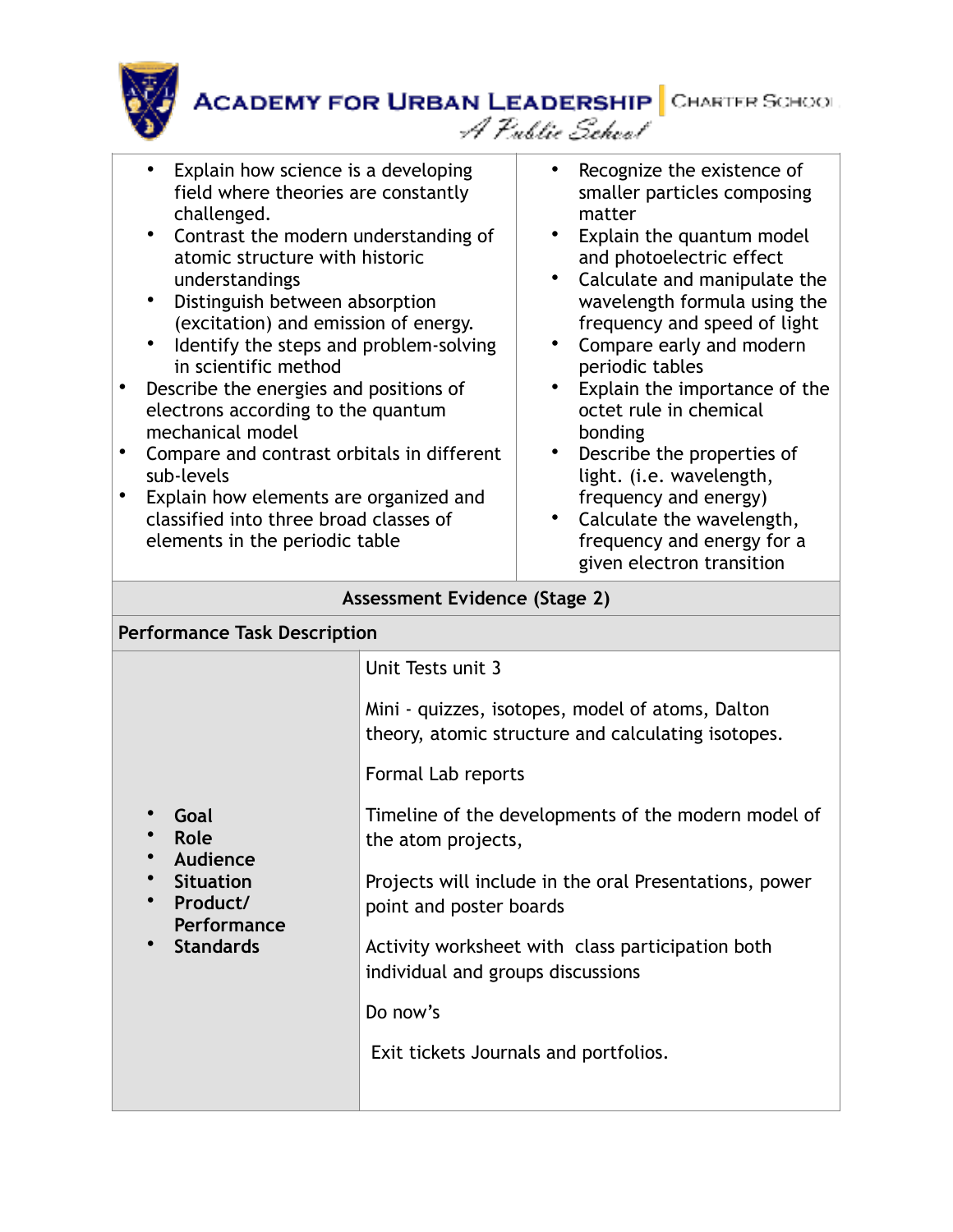

#### **Other Evidence**

- Oral and/or written response to several of the essential questions (e.g., "how the historical development of the periodic tables?) Using various evidence and theories.
- Write responses to various open ended questions as part of the class participation and open discussions
- Write a series of journal entries (e.g., compare the hypothèses to conclusion the trend of the elements in the periodic table.)
- Present visual presentation showing the timeline of the atomic developments with various theories justice process
- Quizzes on terms/concepts concerning the trend of the periodic table, and elements locations and its properties
- Conduct a unit test covers various aspects of the periodic table developments (e.g. vocabulary, open response, fill in, and multiple choice)

#### **Learning Plan (Stage 3)**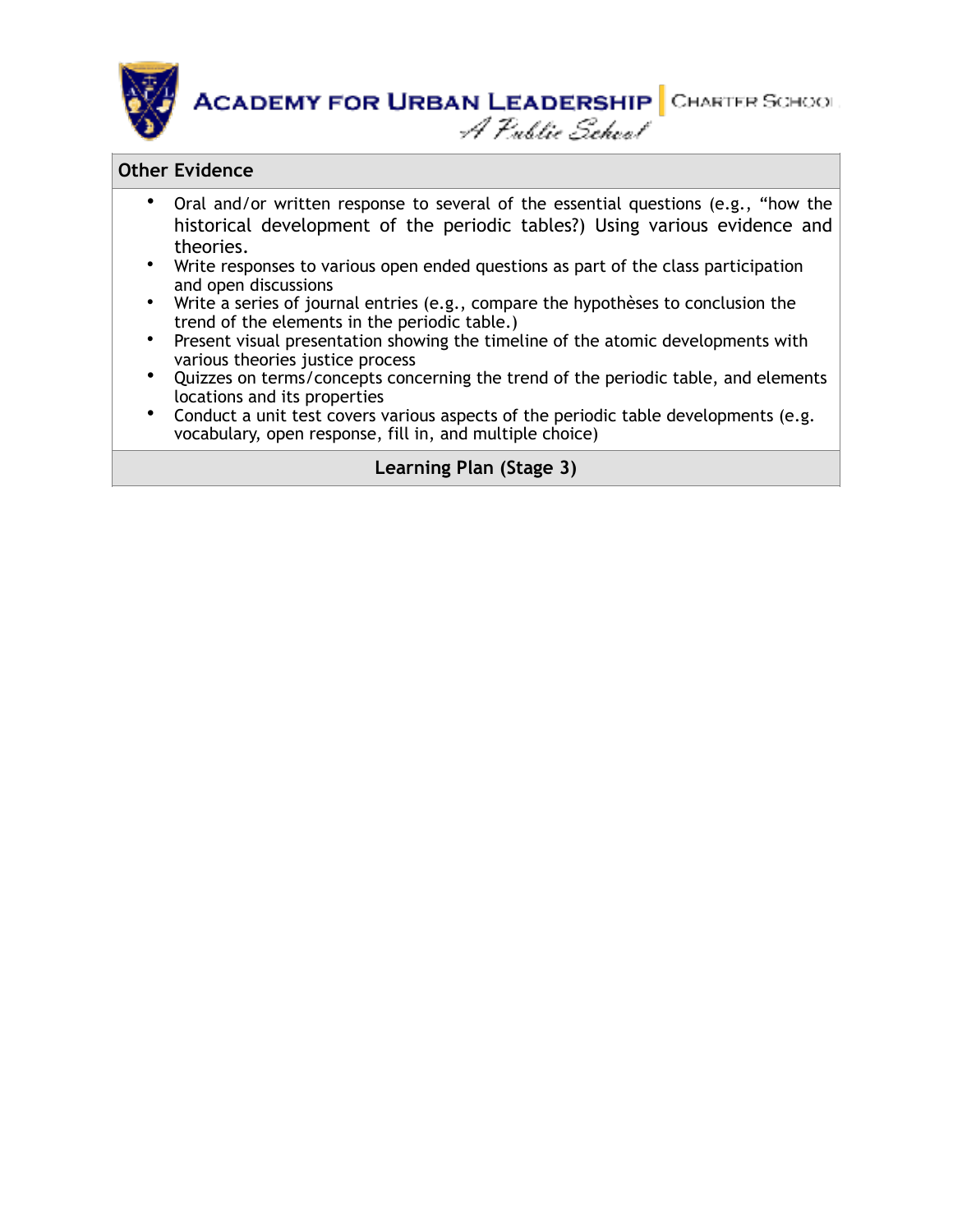

**ACADEMY FOR URBAN LEADERSHIP** CHARTER SCHOOL A Public School

- **Where are your students headed? Where have they been? How will you make sure the students know where they are going?**
- **How will you hook students at the beginning of the unit?**
- **What events will help students experience and explore the big idea and questions in the unit? How will you equip them with needed skills and knowledge?**
- **How will you cause students to reflect and rethink? How will you guide them in rehearsing, revising, and refining their work?**
- **How will you help students to exhibit and self-evaluate their growing skills, knowledge, and understanding throughout the unit?**
- **How will you tailor and otherwise personalize the learning plan to optimize the engagement and effectiveness of ALL students, without compromising the goals of the unit?**
- **How will you organize and sequence the learning activities to optimize the engagement and achievement of ALL students?**
- Teacher and students will scrutinize Dalton's atomic theory.
- Teacher and students will scrutinize the discovery of the different subatomic particles, as being assigned part of DO Now's.
- Students, in groups, will complete a worksheet about subatomic particles. (FA- Teacher circulates to check all students' answers).
- Students will go over students' work class participations.
- Teacher and students will scrutinize Rutherford's Nuclear Model of the atom. Project on group and individual of the timeline between
- Students, in groups, will complete a worksheet about nuclear model of the atom
- The lab activities will be distributed

throughout the learning process

- To clarify all misconceptions students will work on lab activity, either video, virtue giving an element and create individual distance from the nucleus to the first of orbit.
- Students using "both Measurements and periodic table to design an element." The ATOMIC STRUCTURE LAB.
- Students Project "compare Rutherford model of the atom vs. Bohr and modern

model of the element."

Students will complete the exit ticket

through open response as they compare

and contrast between various

subatomic particles and its locations.

How do the different subatomic

particles compare from the point of

view of charge, location, and symbols  $\mathcal{C}^{\text{max}}$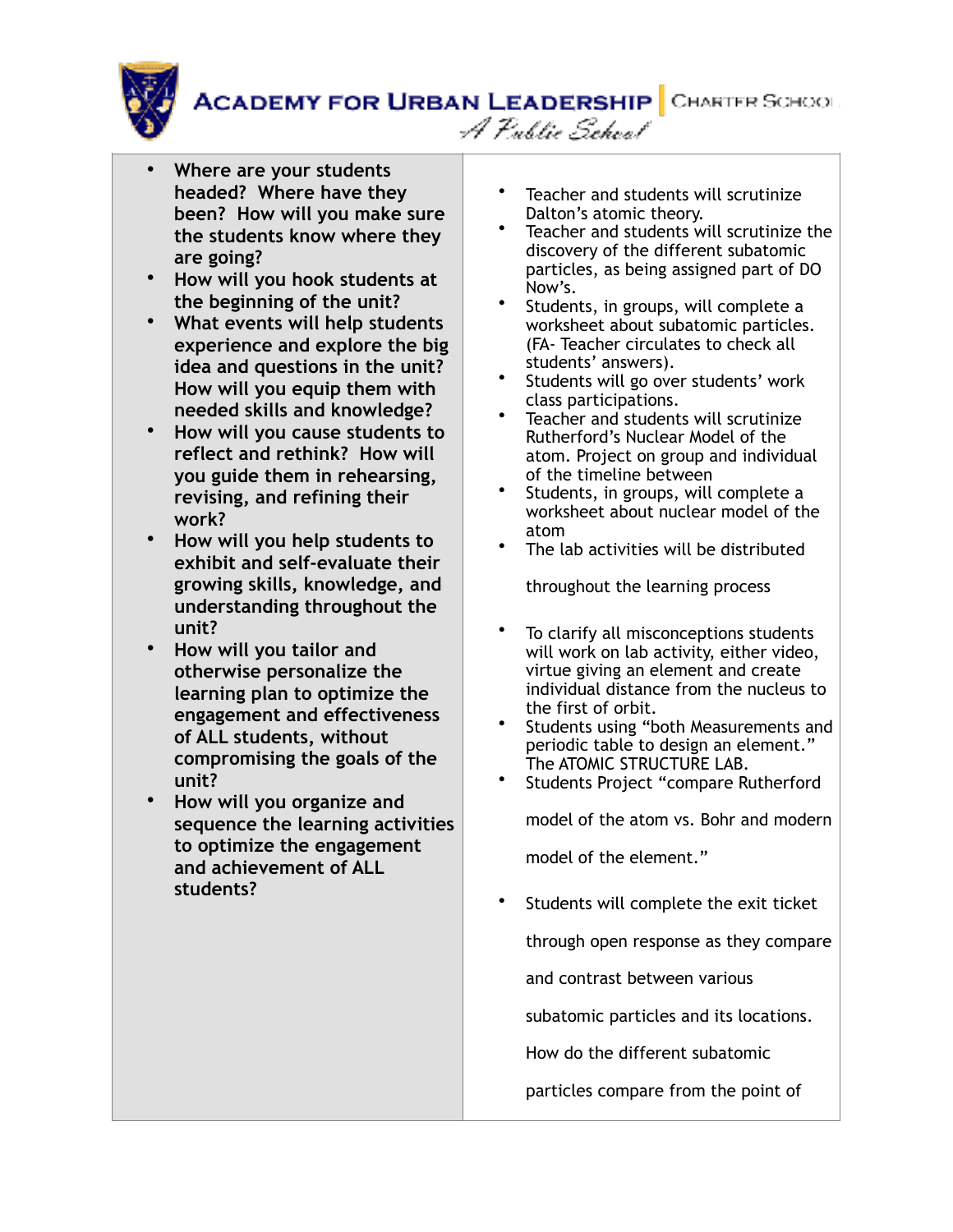

### **Understanding by Design Unit Template**

| <b>Title</b><br><b>of</b><br><b>Unit</b>                                                                                                                                             | How elements react to form<br>compounds                      | <b>Grade Level</b>         | 10th -12th grade |  |  |
|--------------------------------------------------------------------------------------------------------------------------------------------------------------------------------------|--------------------------------------------------------------|----------------------------|------------------|--|--|
| Curri<br>culu<br>m<br>Area                                                                                                                                                           | <b>UNIT 4</b>                                                | <b>Time Frame</b>          | 20 days          |  |  |
| <b>Devel</b><br>oped<br>By                                                                                                                                                           | Ms. Hala Morcos                                              |                            |                  |  |  |
|                                                                                                                                                                                      | <b>Identify Desired Results (Stage 1)</b>                    |                            |                  |  |  |
|                                                                                                                                                                                      | <b>Content Standards</b>                                     |                            |                  |  |  |
|                                                                                                                                                                                      | Associated Disciplinary Core Ideas (DCIs) from NGSS include: |                            |                  |  |  |
|                                                                                                                                                                                      | <b>PS1: Matter and Its Interactions</b>                      |                            |                  |  |  |
|                                                                                                                                                                                      | PS1.A-Structure and Properties of Matter                     |                            |                  |  |  |
|                                                                                                                                                                                      | Connections to other DCIs in this grade-band:                |                            |                  |  |  |
| HS.PS3.A (HS-PS1-8); HS.PS3.B (HS-PS1-8); HS.PS3.C (HS-PS1-8); HS.PS3.D (HS-<br>PS1-8); HS.LS1.C (HS-PS1-1); HS.ESS1.A (HS-PS1-8); HS.ESS1.C (HS-PS1-8); HS.ESS2.C(HS-<br>$PS1-3$ ). |                                                              |                            |                  |  |  |
|                                                                                                                                                                                      | <b>Understandings</b>                                        | <b>Essential Questions</b> |                  |  |  |
|                                                                                                                                                                                      |                                                              |                            |                  |  |  |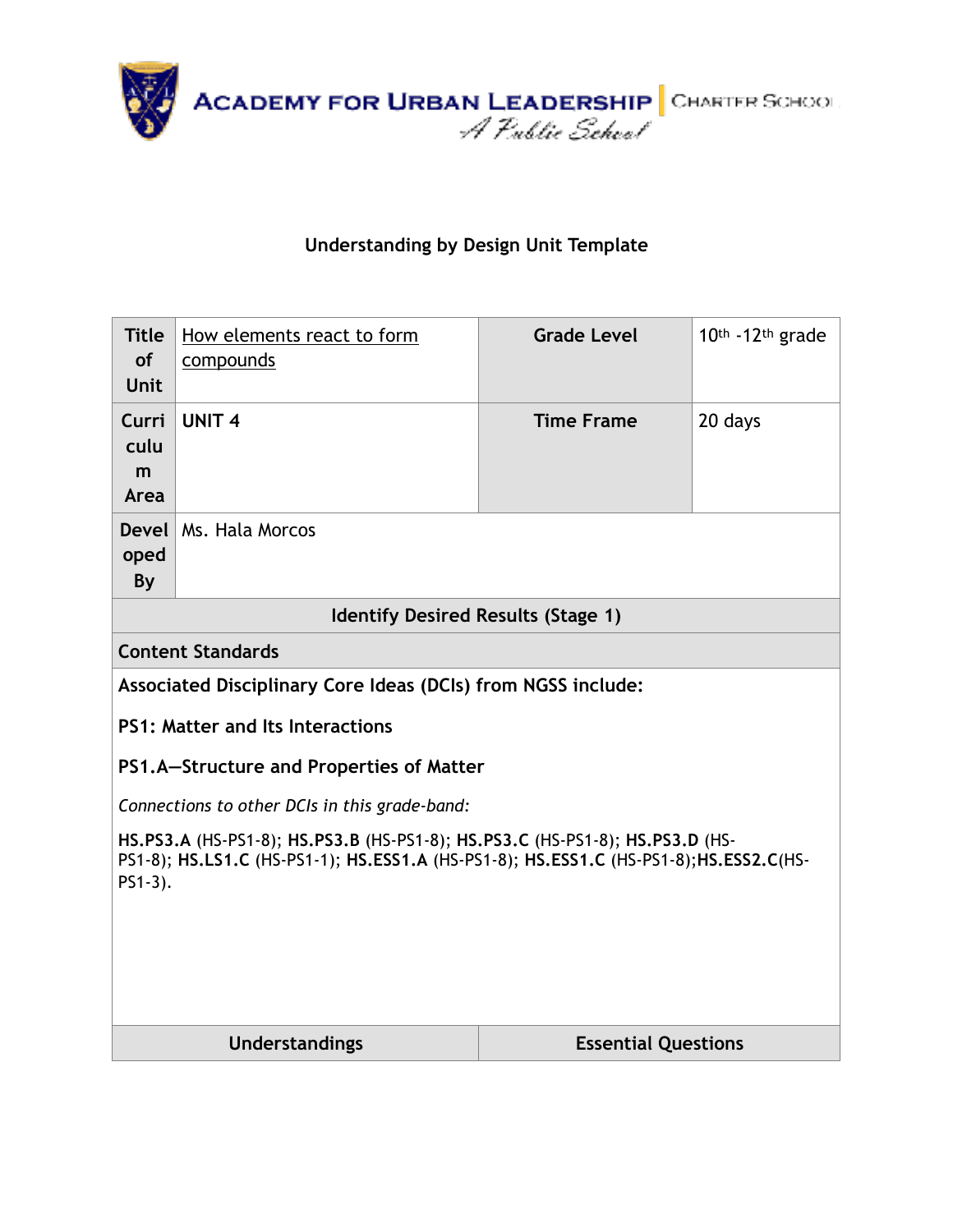| <b>Overarching Understanding</b>                                                                                                                                                                                                                                                                                                                                                                                                                                                                                                                                                                                                                                                                                                                                                                                                               | Overarchi<br>ng                                                                                                                                                                                                                                                                                                                                                                   | <b>Topical</b>                                                                                                                                                                                                                                                                                                                                                                                                            |
|------------------------------------------------------------------------------------------------------------------------------------------------------------------------------------------------------------------------------------------------------------------------------------------------------------------------------------------------------------------------------------------------------------------------------------------------------------------------------------------------------------------------------------------------------------------------------------------------------------------------------------------------------------------------------------------------------------------------------------------------------------------------------------------------------------------------------------------------|-----------------------------------------------------------------------------------------------------------------------------------------------------------------------------------------------------------------------------------------------------------------------------------------------------------------------------------------------------------------------------------|---------------------------------------------------------------------------------------------------------------------------------------------------------------------------------------------------------------------------------------------------------------------------------------------------------------------------------------------------------------------------------------------------------------------------|
| Distinguish the properties of<br>a)<br>compounds and mixtures<br>Analyze and differentiate the various<br>b)<br>types of compounds<br>Differentiate between types of<br>$\mathbf{c})$<br>compounds: Ionic and Covalent<br>Compare and contrast characteristics<br>$\rm d)$<br>of ionic, covalent and polar covalent<br>bonds<br>The student will demonstrate the<br>e)<br>ability to distinguish among ionic,<br>polar, and nonpolar covalent bonds.<br><b>Related Misconceptions</b><br>The difference the ionic and covalent bond<br>How the dot diagram effect the bonding<br>Relate the bond to the octet rule<br>The effectiveness of the octet rule to sharing<br>or transferring of bonds.<br>How critical is the dot diagram to the<br>bonding<br>Why metallic is different than ionic than<br>covalent bonding<br>Why we need bonding | a) How to Explain<br>the significance<br>of a chemical<br>formula<br>b) How would you<br>determine the<br>formula of an<br>ionic compound<br>c) What are the<br>rules that will<br>implement the<br>construction<br>for naming<br>compounds<br>d) How to apply<br>the rules of<br>oxidation<br>number to find<br>the oxidation<br>number of each<br>element in a<br>given formula | Why the<br>periodic law<br>is an<br>essential to<br>the trends<br>observed on<br>the periodic<br>table.<br>٠<br>What the<br>importance<br>of the octet<br>rule in<br>chemical<br>bonding?<br>٠<br>How to<br>differentiate<br>between the<br>two types<br>covalent and<br>ionic<br>bonding?<br>$\bullet$<br>How to<br>determine<br>Lewis dot<br>diagrams for<br>molecules<br>continuing<br>single or<br>multiple<br>bonds? |
| Knowledge                                                                                                                                                                                                                                                                                                                                                                                                                                                                                                                                                                                                                                                                                                                                                                                                                                      | <b>Skills</b>                                                                                                                                                                                                                                                                                                                                                                     |                                                                                                                                                                                                                                                                                                                                                                                                                           |
| Students will know                                                                                                                                                                                                                                                                                                                                                                                                                                                                                                                                                                                                                                                                                                                                                                                                                             | Students will be able to                                                                                                                                                                                                                                                                                                                                                          |                                                                                                                                                                                                                                                                                                                                                                                                                           |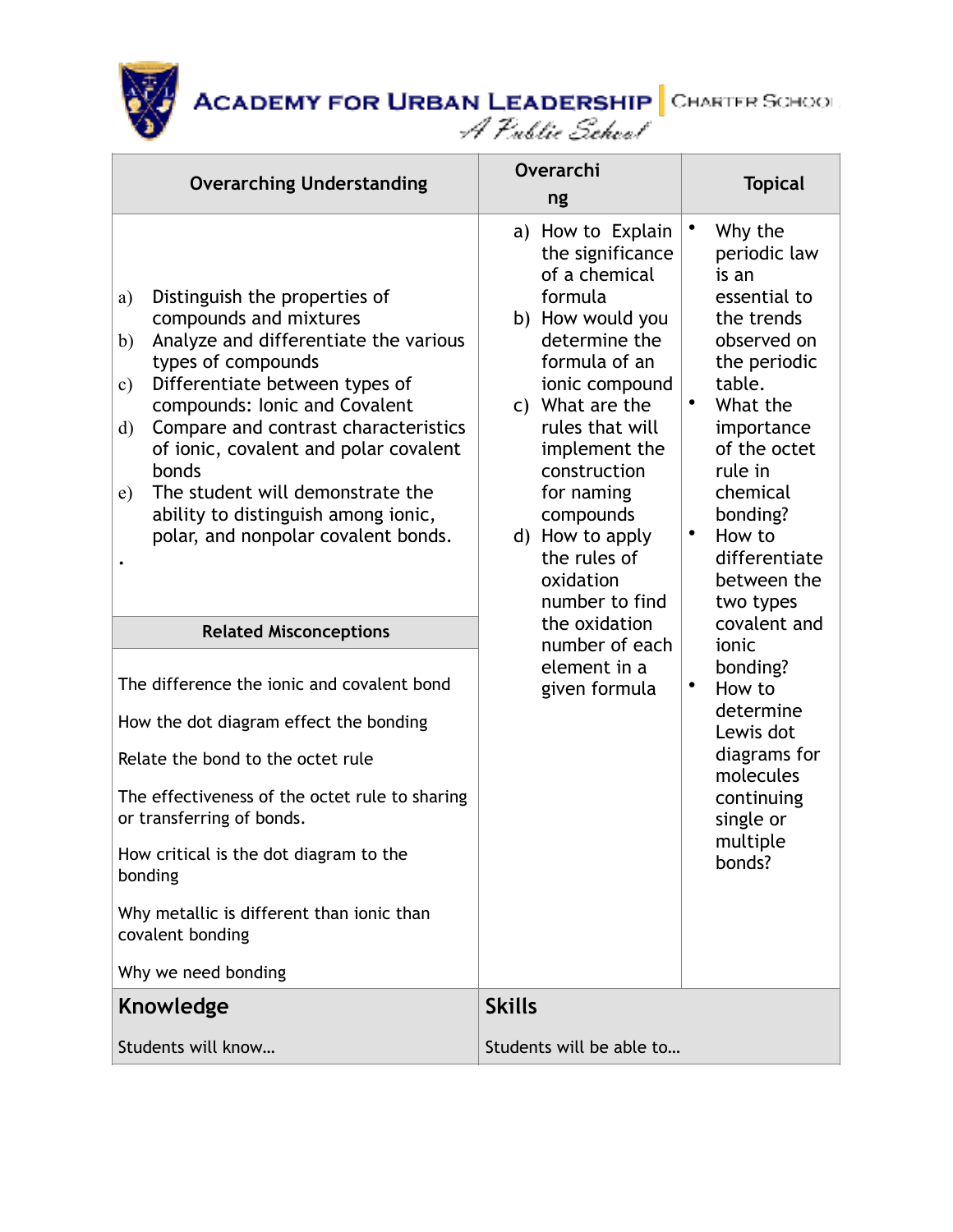

- Describe the energies and positions of electrons according to the quantum mechanical model
- Describe how to write the electron configuration and orbital notation
- Compare and contrast orbitals in different sub-levels
- Explain the significance of a chemical formula
- Determine the formula of an ionic compound
- Apply the rules for naming compounds
- Apply the rules of oxidation number to find the oxidation number of each element in a given formula
- Illustrate neutral atoms and ions using electron dot notation.
- Illustrate ionic and covalent bonds utilizing electron dot notation.
- Use appropriate materials to build adequate models of simple molecules and polyatomic ions representing the shapes of these species.
- Analyze the difference between the properties of metallic, ionic, and covalent solids, based on its categories and data (solubility, melting point, boiling point, conductivity).

## **Assessment Evidence (Stage 2)**

## **Performance Task Description**

Units Tests chapter 4

Mini quizzes ionic bond, covalent bond

Lab reports chemical reactions , ionic formation compound

 Projects on various compounds and identify the difference between ionic and covalent bond, using oral Presentations class participation activity worksheet, notes and virtue lab

### **Other Evidence**

- e) Oral and/or written response to several of the essential questions (e.g., How would you determine the formula of an ionic compound) Using various evidence and analysis
- Write responses to various open ended questions as part of the class participation and open discussions
- Write a series of journal entries (e.g., compare the hypothèses to conclusion to differentiates between Ionic, covalent and metallic bond.) • Quizzes on terms/concepts of bonding and chemical formula as well as
- categorizations of the difference.

Conduct a unit test covers various aspects of the reactions of these element to stablish a bond (e.g. vocabulary, open response, fill in, and multiple choice)

## **Learning Plan (Stage 3)**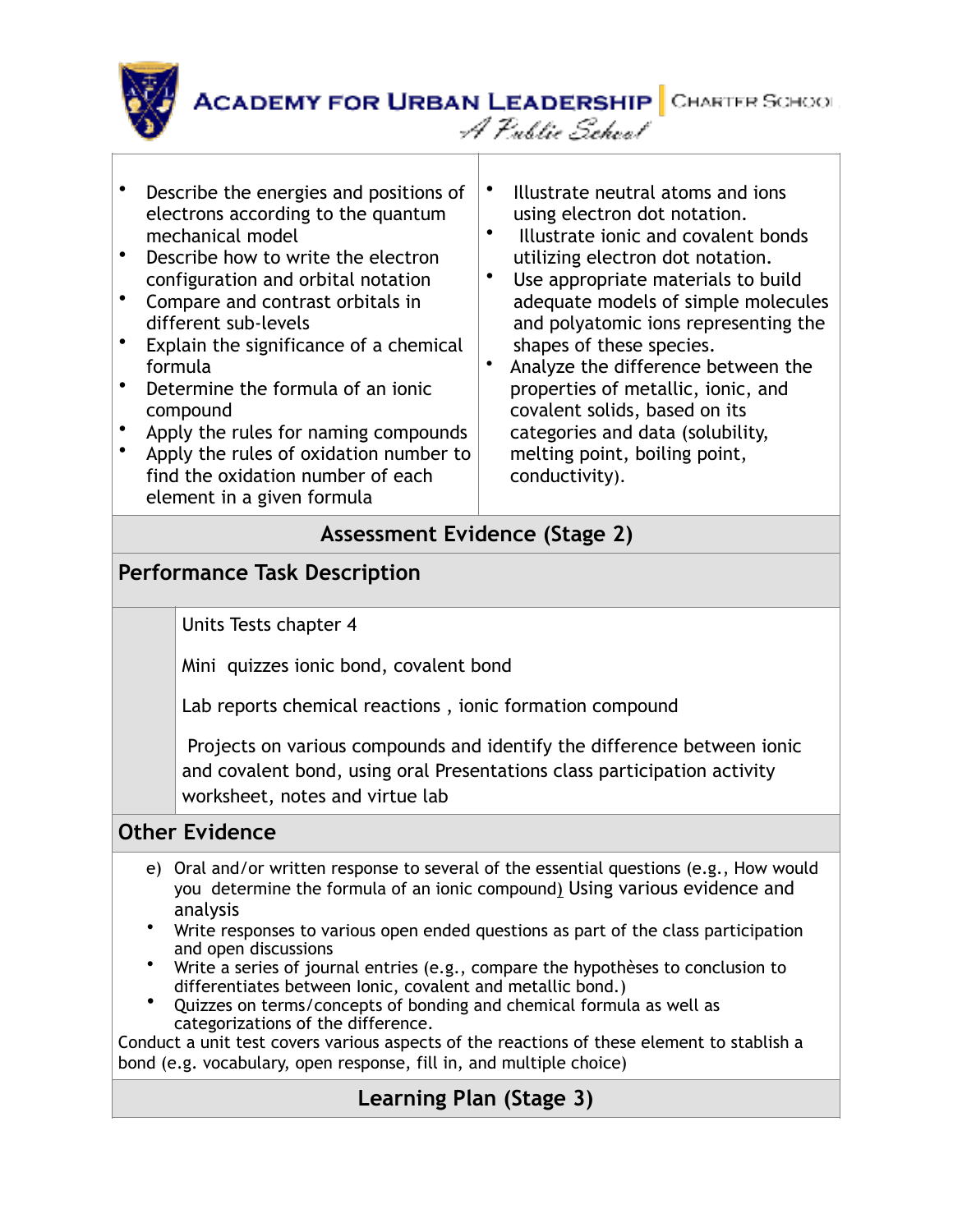

A Public School

• **Where are your students headed? Where have they been? How will you make sure the students know where they are going?** • **How will you hook students at the beginning of the unit?** • **What events will help students experience and explore the big idea and questions in the unit? How will you equip them with needed skills and knowledge?** • **How will you cause students to reflect and rethink? How will you guide them in rehearsing, revising, and refining their work?** • **How will you help students to exhibit and selfevaluate their growing skills, knowledge, and understanding throughout the unit?** • **How will you tailor and otherwise personalize the learning plan to optimize the engagement and effectiveness of ALL students, without compromising the goals of the unit?** • **How will you organize and sequence the learning activities to optimize the engagement and achievement of ALL students?** • How do the atomic number, mass number, and atomic mass compare? Why atoms of the same element can't have different atomic number? How do OPEN RESPONSE WHICH WILL LEAD TO CLASS DISCUSSION We allocate electron in energy levels, and the electron distribution. Teacher and students will go over the answers given by students. Teacher and students will characterize valence electrons. Students will investigate the Lewis dot diagrams. Students, in groups, will create Lewis dot diagram, to the valence electrons • Teacher and students will go over the work done by students. Students will answer the following questions, as an EXIT TICKET TO THE CLASS. What did you learn today? Students, individually, will complete and share with the class: I learned a lot about…I learned that…The most interesting I learned was…. Students will share their findings. Student will work on the lab activity Evidence of a Chemical Reaction: Iron Versus Rust, The Formation of Ionic Compounds Student will be assigned to construct a model of ionic bonding vs. covalent bond project

## **Understanding By Design Unit Template**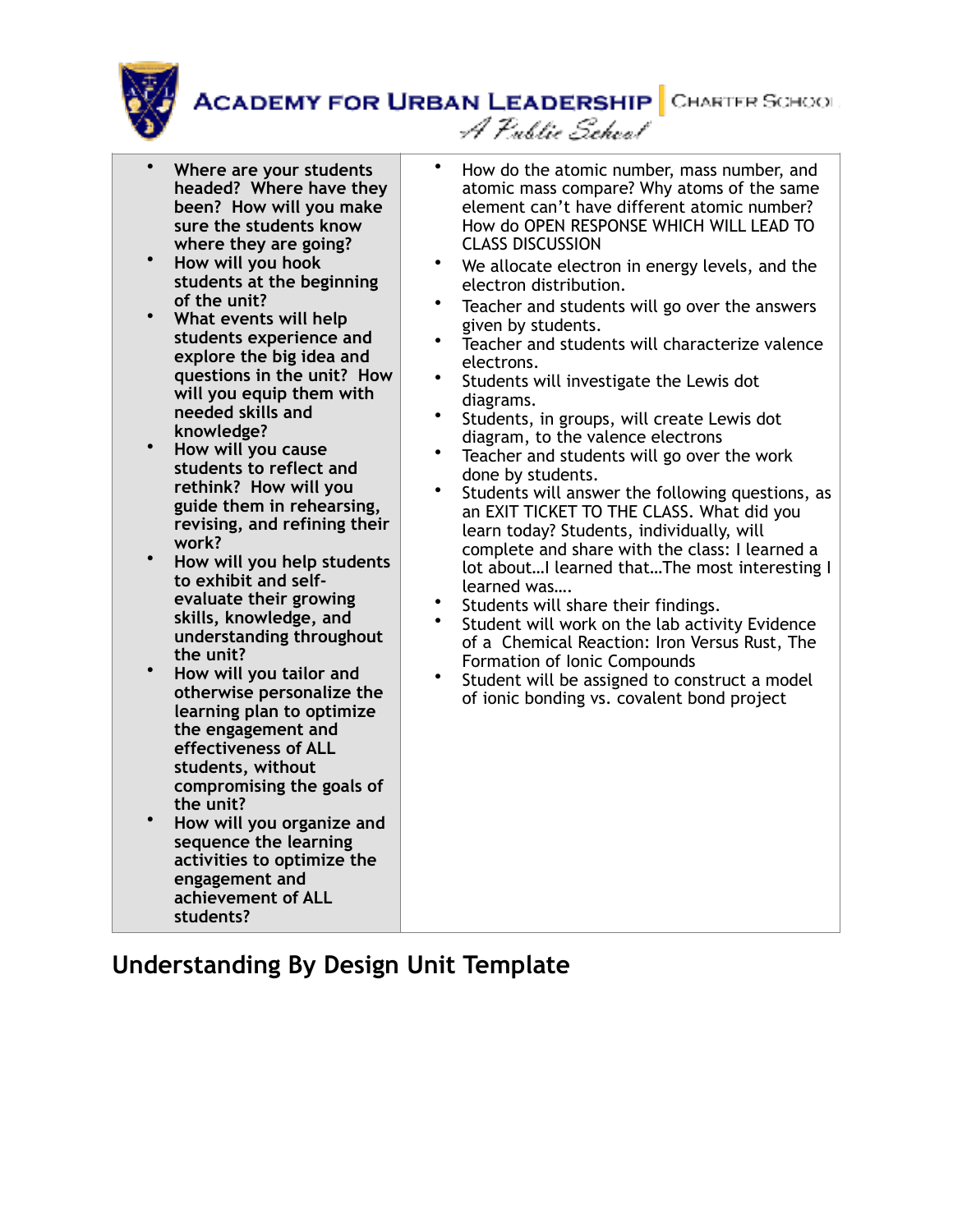

| <b>Title of Unit</b>   | <b>Formulas and</b><br><b>Names of lonic</b><br>and Molecular<br>compounds | Grade Level $10TH - 12th$  |  |
|------------------------|----------------------------------------------------------------------------|----------------------------|--|
| <b>Curriculum Area</b> | UNIT <sub>5</sub>                                                          | Time Frame $\vert$ 15 days |  |
| Developed By           | Ms. Hala Morcos                                                            |                            |  |

### **Identify Desired Results (Stage 1)**

#### **Content Standards**

**Associated Disciplinary Core Ideas (DCIs) from NGSS include:** 

**PS1: Matter and Its Interactions** 

**PS1.A—Structure and Properties of Matter,** 

*Connections to other DCIs in this grade-band:* 

**[HS.PS3.A](http://www.nextgenscience.org/hsps3-energy)** (HS-PS1-8); **[HS.PS3.B](http://www.nextgenscience.org/hsps3-energy)** (HS-PS1-8); **[HS.PS3.C](http://www.nextgenscience.org/hsps3-energy)** (HS-PS1-8); **[HS.PS3.D](http://www.nextgenscience.org/hsps3-energy)** (HS-PS1-8); **[HS.LS1.C](http://www.nextgenscience.org/hsls1-molecules-organisms-structures-processes)** (HS-PS1-1); **[HS.ESS1.A](http://www.nextgenscience.org/hsess1-earth-place-universe)** (HS-PS1-8); **[HS.ESS1.C](http://www.nextgenscience.org/hsess1-earth-place-universe)** (HS-PS1-8);**[HS.ESS2.C](http://www.nextgenscience.org/hsess2-earth-systems)**(HS-PS1-3)

**HS-PS2-6. Communicate scientific and technical information about why the molecular-level structure is important in the functioning of designed material** 

| <b>Understandings</b>            |             | <b>Essential Questions</b> |
|----------------------------------|-------------|----------------------------|
| <b>Overarching Understanding</b> | Overarching | <b>Topical</b>             |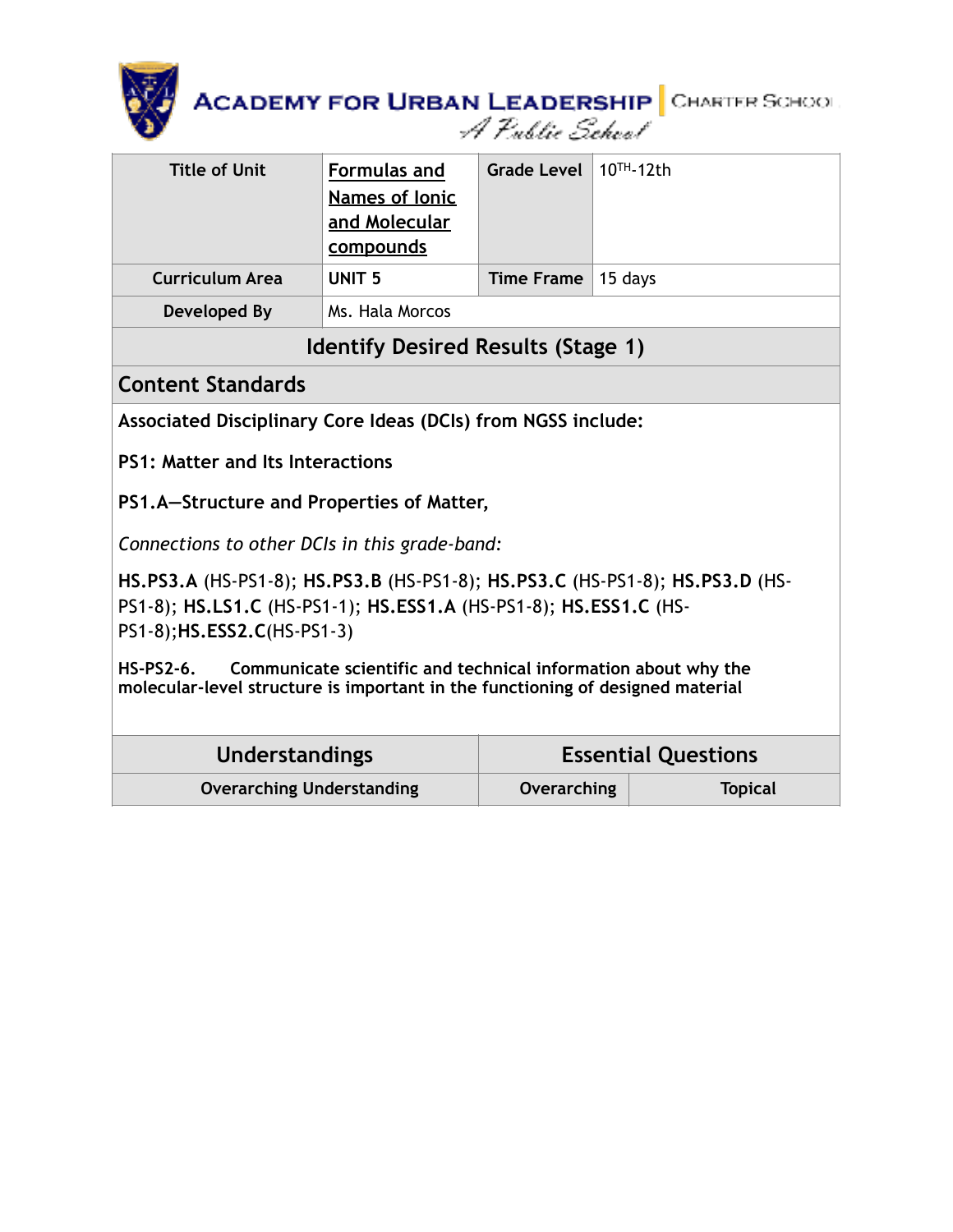

| a) Demonstrate proficiency in writing<br><b>Chemical formulas</b><br>b) Define oxidation number and state<br>oxidation numbers for Monatomic and<br>polyatomic ions.<br>Distinguish between molecular and<br>C)<br>empirical formulas<br>d) Compare and contrast the properties<br>of molecular and ionic substances<br>e) Interpret the information in a<br>chemical formula<br>f) Differentiate between a binary and<br>ternary compound.<br>g) Name a binary ionic compound using<br>roman numerals, if needed. | a. What is the<br>relation between<br>the number of<br>valence electrons<br>in atoms of an<br>element and the<br>element's<br>placement in the<br>periodic table<br>b. How the<br>properties of<br>metallic, ionic,<br>and covalent<br>solid different,<br>use examples.<br>b. How to<br>Classify a<br>substance as<br>metallic, ionic, | How can the total<br>valence electrons for<br>an element be<br>determined?<br>How to Compare and<br>contrast covalent<br>ionic bonding<br>Why are molecules<br>more stable than<br>separated atoms?<br>How to use<br>appropriate materials<br>to build adequate<br>models of simple<br>molecules and<br>polyatomic ions<br>representing the<br>shapes of these<br>species? |
|--------------------------------------------------------------------------------------------------------------------------------------------------------------------------------------------------------------------------------------------------------------------------------------------------------------------------------------------------------------------------------------------------------------------------------------------------------------------------------------------------------------------|-----------------------------------------------------------------------------------------------------------------------------------------------------------------------------------------------------------------------------------------------------------------------------------------------------------------------------------------|----------------------------------------------------------------------------------------------------------------------------------------------------------------------------------------------------------------------------------------------------------------------------------------------------------------------------------------------------------------------------|
| <b>Related Misconceptions</b>                                                                                                                                                                                                                                                                                                                                                                                                                                                                                      | or covalent                                                                                                                                                                                                                                                                                                                             |                                                                                                                                                                                                                                                                                                                                                                            |
| Polyatomic ions are part of bonds<br>Difference between molecular bonding<br>Why ending is not changes                                                                                                                                                                                                                                                                                                                                                                                                             | based on data<br>(solubility,<br>melting point,<br>boiling point,<br>conductivity).<br>c. Illustrate<br>neutral atoms<br>and ions using<br>electron dot<br>notation.<br>d. Illustrate<br>ionic and<br>covalent bonds<br>utilizing<br>electron dot<br>notation.                                                                          |                                                                                                                                                                                                                                                                                                                                                                            |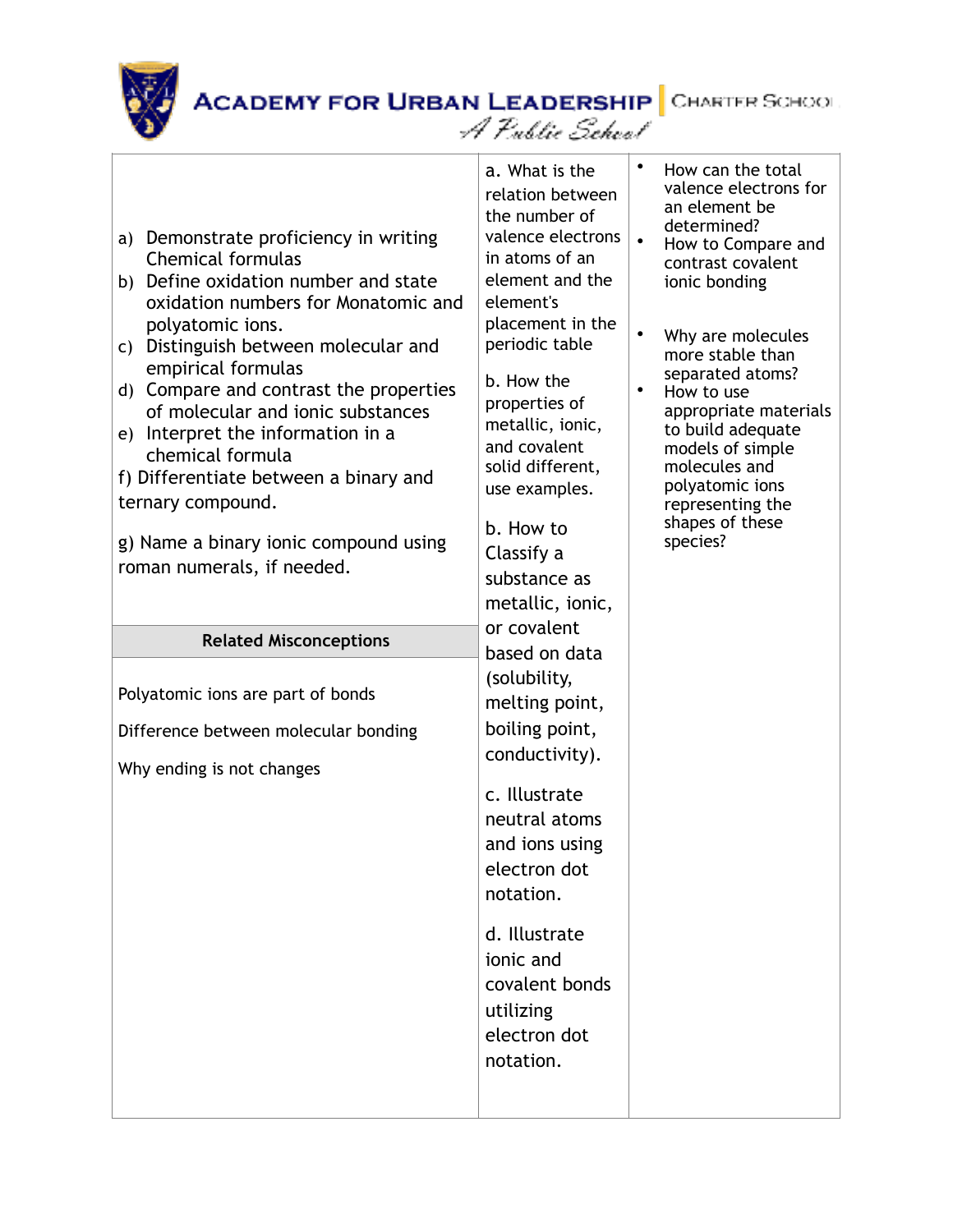

| Knowledge                                                                                                                                                                                                                                                                                                                                                                                                                                                                                                                             | <b>Skills</b>                                                                                                                                                                                                                                                                                                                                                                                                                                                                                                                                               |  |  |
|---------------------------------------------------------------------------------------------------------------------------------------------------------------------------------------------------------------------------------------------------------------------------------------------------------------------------------------------------------------------------------------------------------------------------------------------------------------------------------------------------------------------------------------|-------------------------------------------------------------------------------------------------------------------------------------------------------------------------------------------------------------------------------------------------------------------------------------------------------------------------------------------------------------------------------------------------------------------------------------------------------------------------------------------------------------------------------------------------------------|--|--|
| Students will know                                                                                                                                                                                                                                                                                                                                                                                                                                                                                                                    | Students will be able to                                                                                                                                                                                                                                                                                                                                                                                                                                                                                                                                    |  |  |
| $\bullet$<br>The student will demonstrate the<br>ability to compose a proper<br>formula for a compound<br>$\bullet$<br>The student will demonstrate the<br>ability to describe and name ionic<br>compounds (binary or ternary) and<br>covalent compounds (binary).<br>The student will demonstrate the<br>$\bullet$<br>ability to distinguish among ionic,<br>polar, and nonpolar covalent<br>bonds.<br>$\bullet$<br>Use subscripts and parentheses, if<br>needed, and determine the<br>number of atoms represented by<br>the formula | a. How to name a ternary ionic<br>compound using roman numerals, if<br>needed.<br>b. How to name binary covalent<br>compounds.<br>c. How to name a binary or ternary ionic<br>compound using the Stock (-ous/-ic)<br>system of nomenclature.<br>d. Explain the importance of the octet<br>rule in chemical bonding<br>d. Determine the oxidation number of a<br>metal, nonmetal, or polyatomic ion and<br>relate it to the loss or gain of electrons.<br>e. Combine a cation and an anion such<br>that the sum of the oxidation numbers<br>will equal zero. |  |  |
| <b>Assessment Evidence (Stage 2)</b>                                                                                                                                                                                                                                                                                                                                                                                                                                                                                                  |                                                                                                                                                                                                                                                                                                                                                                                                                                                                                                                                                             |  |  |
| <b>Performance Task Description</b>                                                                                                                                                                                                                                                                                                                                                                                                                                                                                                   |                                                                                                                                                                                                                                                                                                                                                                                                                                                                                                                                                             |  |  |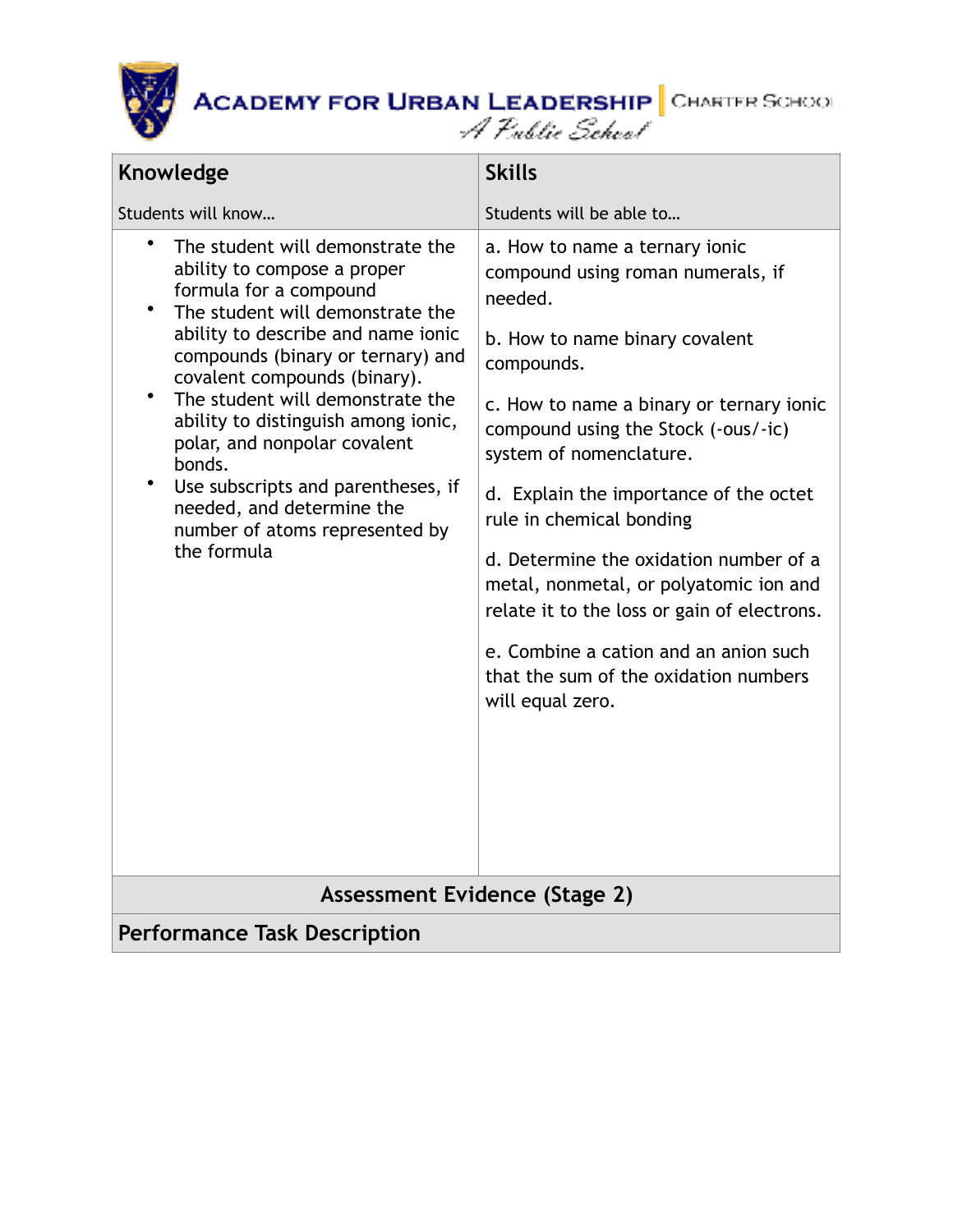

- **Goal**
- **Role**
- **Audience**
- **Situation**
- **Product/ Performance**
- **Standards**
- 1. Chapter Tests
- 2. Quizzes on the nomenclature, naming molecular compound
- 3. Lab reports using various aspects, such as video, every day materials.
- 4. Group/individual project by presenting a molecular compound using

Presentations, class participation, journals and portfolios

#### **Other Evidence**

- Oral and/or written response to several of the essential questions (e.g., "write the molecular formula for the following sodium nitrate, nitrogen disulfide, and analyze if this formula an ionic or covalent bond by explaining your answer).
- Write responses to various open ended questions as part of the class participation and open discussions
- Write a conclusion on molecular compound lab
- Quizzes on terms/concepts concerning the molecular compound and nomenclature Conduct a unit test covers various aspects of the chapter (e.g. vocabulary, open response, fill in, and multiple choice)

## **Learning Plan (Stage 3)**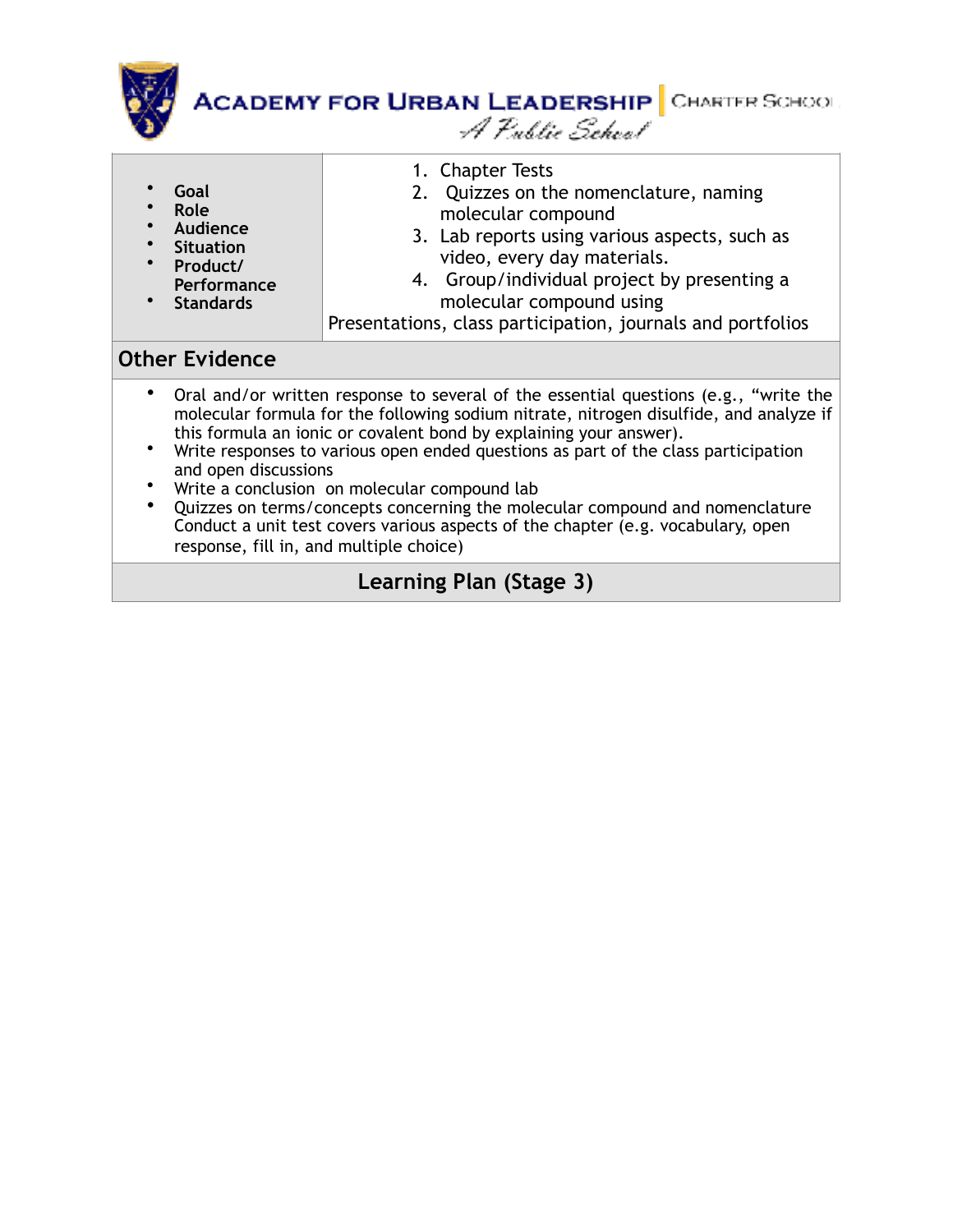

| Where are your students<br>headed? Where have they<br>been? How will you make<br>sure the students know<br>where they are going?<br>How will you hook students<br>at the beginning of the unit?<br>What events will help<br>students experience and<br>explore the big idea and<br>questions in the unit? How<br>will you equip them with<br>needed skills and knowledge?<br>How will you cause students<br>to reflect and rethink? How<br>will you guide them in<br>rehearsing, revising, and<br>refining their work?<br>How will you help students to<br>exhibit and self-evaluate<br>their growing skills,<br>knowledge, and<br>understanding throughout<br>the unit?<br>How will you tailor and<br>otherwise personalize the<br>learning plan to optimize the<br>engagement and<br>effectiveness of ALL<br>students, without<br>compromising the goals of<br>the unit?<br>How will you organize and<br>sequence the learning<br>activities to optimize the<br>engagement and achievement<br>of ALL students? | $\bullet$<br>$\bullet$<br>$\bullet$<br>$\bullet$<br>$\bullet$<br>$\bullet$<br>$\bullet$<br>$\bullet$<br>$\bullet$ | How is the modern periodic table organized?<br>What information does the group provides about<br>the element's atomic structure? What<br>information does the period provide about the<br>element's atomic structure? (FA-Teacher<br>circulates to check all students' answers).<br>Teacher and students will go over students'<br>work.<br>Teacher and students will investigate the<br>relationship between groups, and valence<br>electrons and Lewis dot diagram.<br>Students, in groups, will determine the number<br>of valence electrons, and create the Lewis dot<br>diagram of elements from their group position in<br>the periodic table. (FA-Teacher circulates to<br>check all students' work).<br>Teacher and students will go over students'<br>answers.<br>Teacher and students will classify, and<br>characterize elements as metals, non-metals,<br>and metalloids.<br>Students, in a project, will scrutinize, compare,<br>and contrast the physical and chemical<br>properties of metals, non-metals, and<br>metalloids.<br>Students will complete their exit ticket.<br>Students will work on the various lab based as<br>needed, using virtue lab, video<br>Ionic or Covalent using a formula lab<br>$\circ$<br>A Chemical Weather Predictor using<br>$\circ$<br>formula lab<br>3. Where's the Calcium using a<br>$\circ$<br>formula lab |
|------------------------------------------------------------------------------------------------------------------------------------------------------------------------------------------------------------------------------------------------------------------------------------------------------------------------------------------------------------------------------------------------------------------------------------------------------------------------------------------------------------------------------------------------------------------------------------------------------------------------------------------------------------------------------------------------------------------------------------------------------------------------------------------------------------------------------------------------------------------------------------------------------------------------------------------------------------------------------------------------------------------|-------------------------------------------------------------------------------------------------------------------|----------------------------------------------------------------------------------------------------------------------------------------------------------------------------------------------------------------------------------------------------------------------------------------------------------------------------------------------------------------------------------------------------------------------------------------------------------------------------------------------------------------------------------------------------------------------------------------------------------------------------------------------------------------------------------------------------------------------------------------------------------------------------------------------------------------------------------------------------------------------------------------------------------------------------------------------------------------------------------------------------------------------------------------------------------------------------------------------------------------------------------------------------------------------------------------------------------------------------------------------------------------------------------------------------------------------------------------------------------------|
|                                                                                                                                                                                                                                                                                                                                                                                                                                                                                                                                                                                                                                                                                                                                                                                                                                                                                                                                                                                                                  |                                                                                                                   |                                                                                                                                                                                                                                                                                                                                                                                                                                                                                                                                                                                                                                                                                                                                                                                                                                                                                                                                                                                                                                                                                                                                                                                                                                                                                                                                                                |

## **Understanding by Design Unit Template**

| Title of Unit                             | <b>Chemical reactions</b><br>and equations | <b>Grade Level</b> | 10 <sup>th</sup> -12 <sup>th</sup> grade |  |
|-------------------------------------------|--------------------------------------------|--------------------|------------------------------------------|--|
| Curriculum Area                           | Unit 6                                     | <b>Time Frame</b>  | 25 days                                  |  |
| Developed By                              | Ms. Hala Morcos                            |                    |                                          |  |
| <b>Identify Desired Results (Stage 1)</b> |                                            |                    |                                          |  |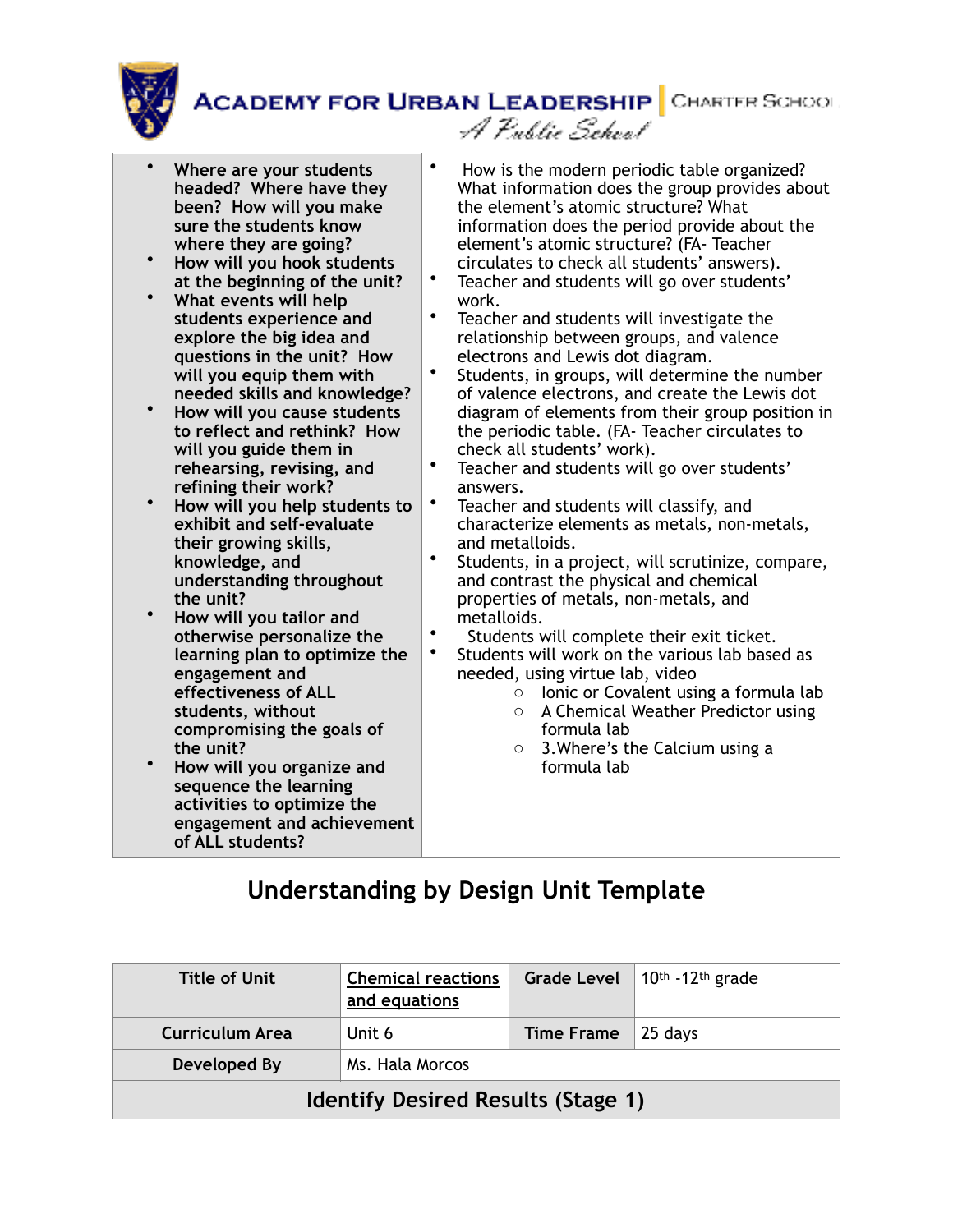**ACADEMY FOR URBAN LEADERSHIP** CHARTER SCHOOL A Public School

#### **Content Standards**

**Associated Disciplinary Core Ideas (DCIs) from NGSS include:** 

**PS1: Matter and Its Interactions** 

#### **PS1.B—Chemical Reactions**

*Connections to other DCIs in this grade-band:* 

**[HS.PS3.A](http://www.nextgenscience.org/hsps3-energy)** (HS-PS1-8); **[HS.PS3.B](http://www.nextgenscience.org/hsps3-energy)** (HS-PS1-8); **[HS.PS3.C](http://www.nextgenscience.org/hsps3-energy)** (HS-PS1-8); **[HS.PS3.D](http://www.nextgenscience.org/hsps3-energy)** (HS-PS1-8); **[HS.LS1.C](http://www.nextgenscience.org/hsls1-molecules-organisms-structures-processes)** (HS-PS1-1); **[HS.ESS1.A](http://www.nextgenscience.org/hsess1-earth-place-universe)** (HS-PS1-8); **[HS.ESS1.C](http://www.nextgenscience.org/hsess1-earth-place-universe)** (HS-PS1-8);**[HS.ESS2.C](http://www.nextgenscience.org/hsess2-earth-systems)**(HS-PS1-3)

**[HSN-Q.A.1](http://www.corestandards.org/Math/Content/HSN/Q)** 

 [Use units as a way to understand problems and to guide the solution of multi-step](http://www.corestandards.org/Math/Content/HSN/Q)  problems; choose and interpret units consistently in formulas; choose and interpret the scale and the origin in graphs and data displays. (HS-PS1-2),*(HS-PS1-4),(HS-PS1-5)*,(HS-PS1-7)

| <b>Understandings</b>                                                                                   | <b>Essential Questions</b>                                                                                    |                                                                                                |  |  |  |  |
|---------------------------------------------------------------------------------------------------------|---------------------------------------------------------------------------------------------------------------|------------------------------------------------------------------------------------------------|--|--|--|--|
| <b>Overarching Understanding</b>                                                                        | Overarching                                                                                                   | <b>Topical</b>                                                                                 |  |  |  |  |
| How can one explain the structure,<br>properties, and interactions of matter?                           | a. how to<br>distinguish between<br>reactants and<br>products in a<br>chemical reaction.                      | a. how would you<br>Categorize the<br>types of chemical<br>reactions based on<br>the nature of |  |  |  |  |
| The student will demonstrate the ability<br>to write and balance simple equations.                      | b. Illustrate by<br>analyzing Write a<br>word or symbolic<br>equation to<br>represent a<br>chemical reaction. | observed b. How<br>many bonds may<br>be formed by<br>atoms of                                  |  |  |  |  |
| The student will demonstrate the ability<br>to classify chemical reactions and predict<br>the products. |                                                                                                               | representative<br>elements? Explain,<br>including all                                          |  |  |  |  |
| <b>Related Misconceptions</b>                                                                           | c. what is a Balance<br>a simple equation                                                                     | groups of<br>representative                                                                    |  |  |  |  |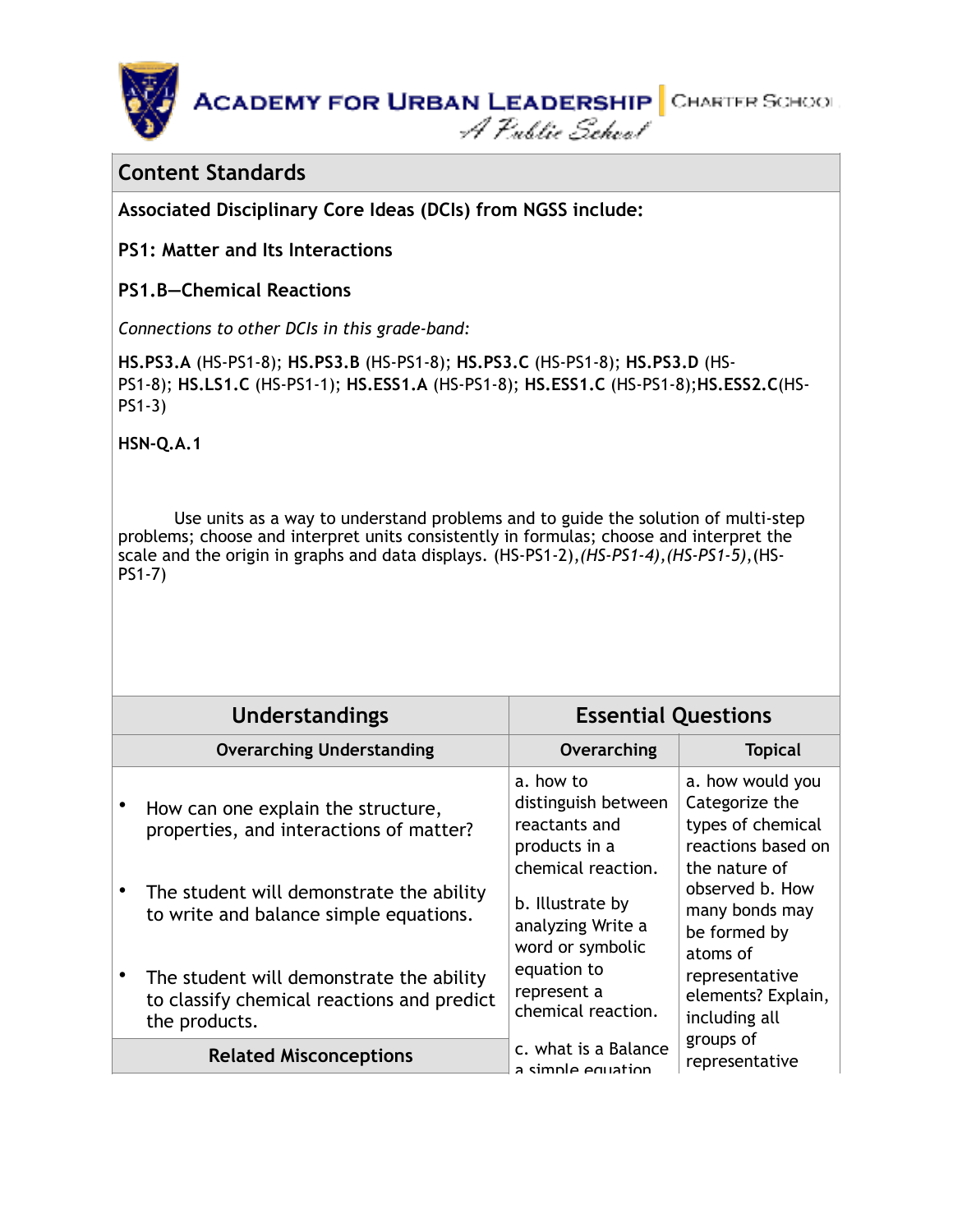读

| The difference between the 5 types of the<br>reactions<br>Using the mathematical concept to balance<br>the chemical equations<br>How to rewrite the formula and place it in<br>the proper category of the chemical<br>equations                                                                                                                                                                                                     | a simple equation.<br>d. how a balanced<br>chemical equation<br>supports the Law of<br>Conservation of<br>Mass.<br>e. Differentiate and<br>analyze the amount<br>and kinds of atoms                                                                                                                                  | elements<br>b. Differentiate by<br>Identify the type<br>of chemical<br>reactions based on<br>the reactants<br>given.<br>c. How would you<br>Write net ionic |  |  |
|-------------------------------------------------------------------------------------------------------------------------------------------------------------------------------------------------------------------------------------------------------------------------------------------------------------------------------------------------------------------------------------------------------------------------------------|----------------------------------------------------------------------------------------------------------------------------------------------------------------------------------------------------------------------------------------------------------------------------------------------------------------------|-------------------------------------------------------------------------------------------------------------------------------------------------------------|--|--|
| Categorize the various parts of the chemical<br>equations<br>Where the products and reactants which<br>direction is the equations                                                                                                                                                                                                                                                                                                   | of reactants and<br>products in a<br>chemical reaction.                                                                                                                                                                                                                                                              | reactions for<br>precipitation<br>reactions?                                                                                                                |  |  |
| <b>Knowledge</b>                                                                                                                                                                                                                                                                                                                                                                                                                    | <b>Skills</b>                                                                                                                                                                                                                                                                                                        |                                                                                                                                                             |  |  |
| Students will know                                                                                                                                                                                                                                                                                                                                                                                                                  | Students will be able to                                                                                                                                                                                                                                                                                             |                                                                                                                                                             |  |  |
| Illustrate how to balance<br>a.<br>chemical reactions by changing<br>coefficients<br>b. Demonstrate how chemical<br>equations describe chemical<br>reactions<br>Demonstrate and determine the<br>$\mathbf{c}$ .<br>factors that influence the<br>specific heat rate of reaction<br>d. Differentiate among five general types of<br>chemical reactions (Synthesis,<br>decomposition, combustions, single and<br>double displacement) | a. Write a word or symbolic equation<br>to represent a chemical reaction.<br>b. Balance a simple equation.<br>c. Explain how a balanced chemical<br>equation supports the Law of<br><b>Conservation of Mass.</b><br>d. Compare the amount and kinds of<br>atoms of reactants and products in a<br>chemical reaction. |                                                                                                                                                             |  |  |
| Assessment Evidence (Stage 2)                                                                                                                                                                                                                                                                                                                                                                                                       |                                                                                                                                                                                                                                                                                                                      |                                                                                                                                                             |  |  |
| <b>Performance Task Description</b>                                                                                                                                                                                                                                                                                                                                                                                                 |                                                                                                                                                                                                                                                                                                                      |                                                                                                                                                             |  |  |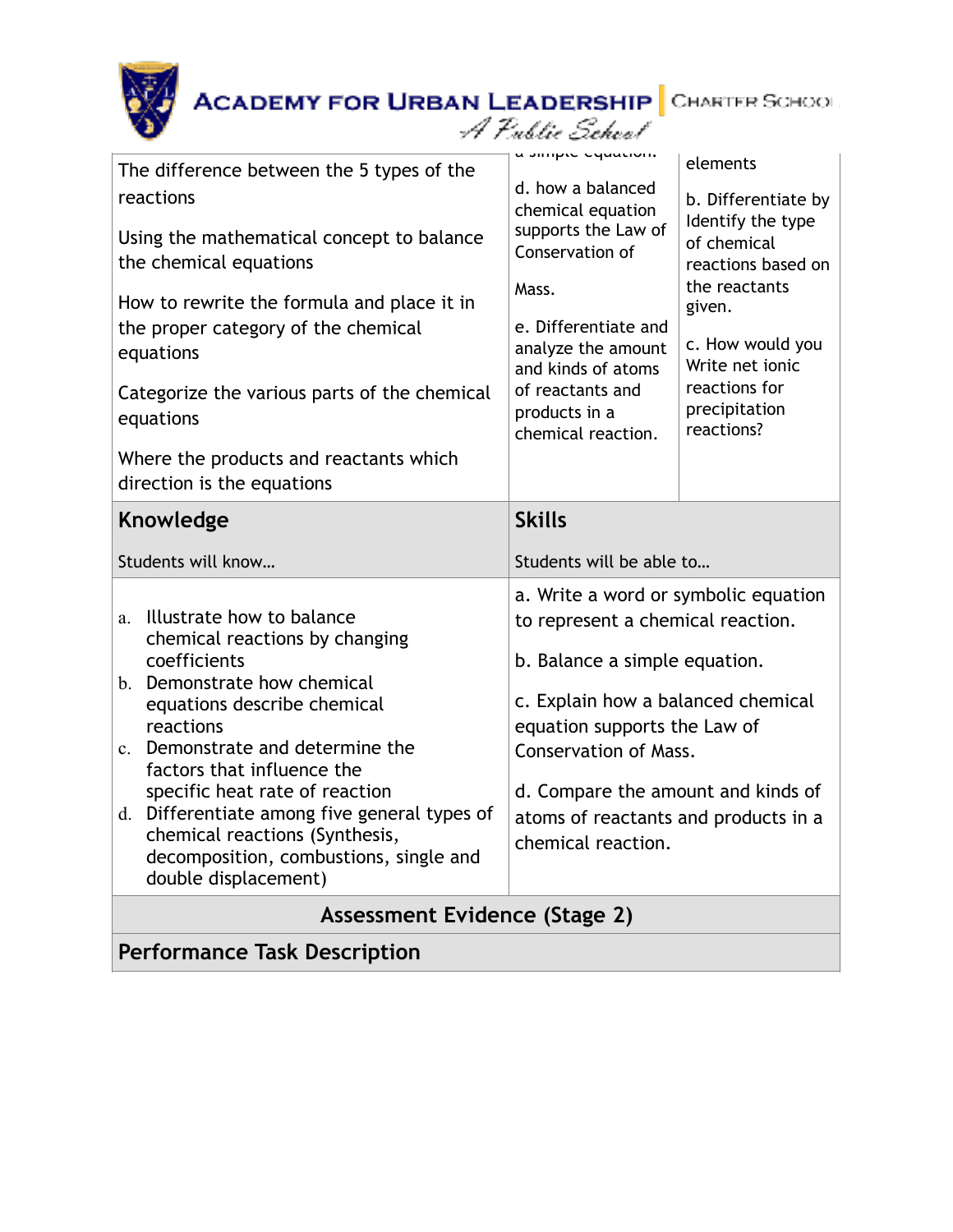

- **Goal** Tests chapter 6
- **Role**
- **Audience**
- **Situation**
- **Product/ Performance**

• **Standards**

- activity, group work , group activity ,Using computer
	- game to determine student understanding.

Lab reports Exploring Chemical Changes, Class work

## **Other Evidence**

- Written open responses using Do now, review homework, open discussions of the topic of chemical reactions
- Write responses to various open ended questions as part of the class participation and open discussions
- Write a series of journal entries (e.g., compare the hypothèses to conclusion chemical reactions, predicting the Product, catogrorizing the reactions.)
- Present visual presentation using both research on various virtue labs , predicting their chemical reactions and the categorizing it with written report, power point and posters.
- Quizzes on terms/concepts concerning writing and balancing chemical equations

## **Learning Plan (Stage 3)**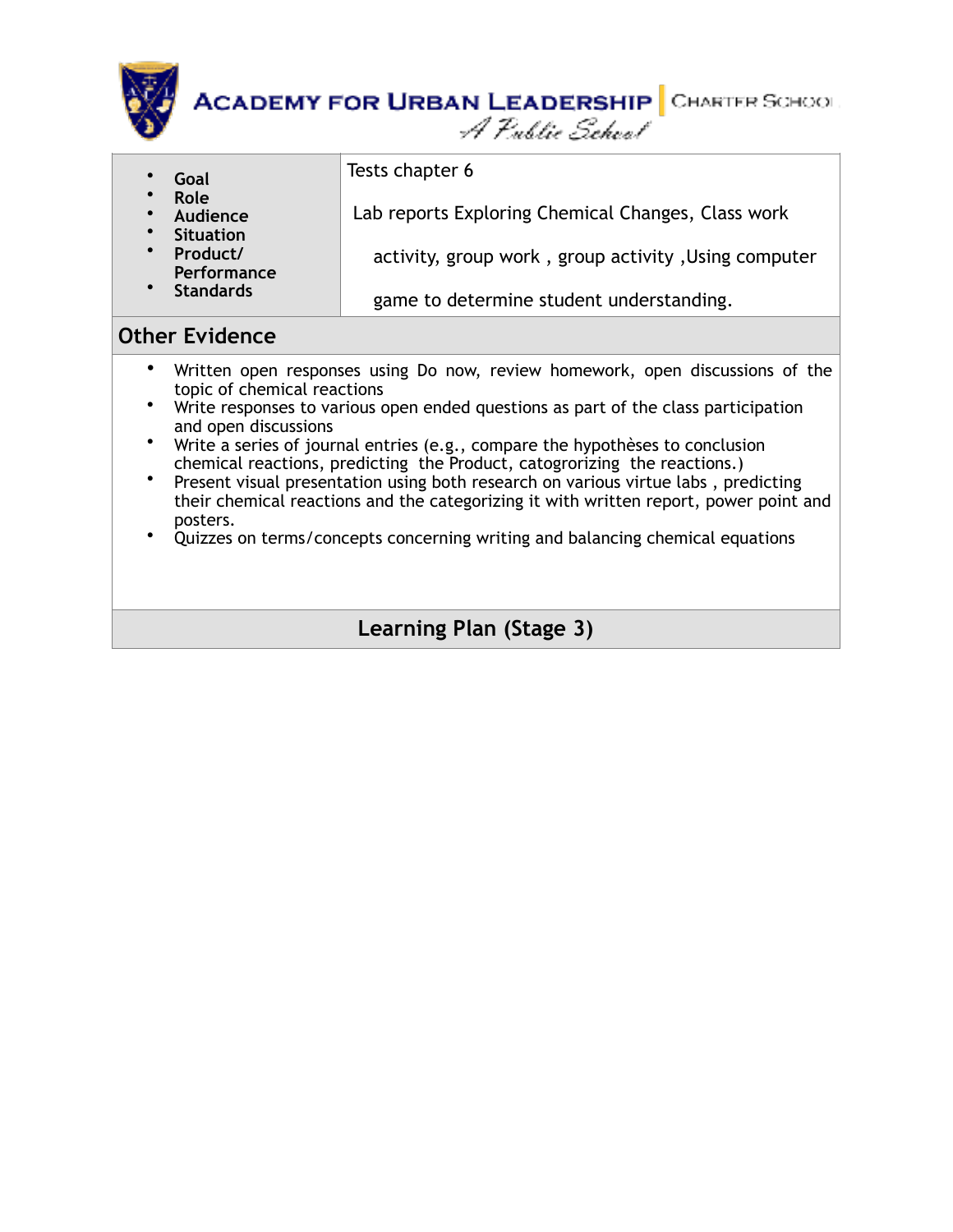**ACADEMY FOR URBAN LEADERSHIP** CHARTER SCHOOL A Public School



- **Where are your students headed? Where have they been? How will you make sure the students know where they are going?**
- **How will you hook students at the beginning of the unit?**
- **What events will help students experience and explore the big idea and questions in the unit? How will you equip them with needed skills and knowledge?**
- **How will you cause students to reflect and rethink? How will you guide them in rehearsing, revising, and refining their work?**
- **How will you help students to exhibit and self-evaluate their growing skills, knowledge, and understanding throughout the unit?**
- **How will you tailor and otherwise personalize the learning plan to optimize the engagement and effectiveness of ALL students, without compromising the goals of the unit?**
- **How will you organize and sequence the learning activities to optimize the engagement and achievement of ALL students?**
- 1. Students will review for Naming Ionic Binary Compounds Quiz.
- 2. Students will take the Naming Ionic Binary Compounds Quiz.
- 3. Teacher and students will scrutinize how to formulate an ionic binary compound type I, and type II.
- 4. Teacher and students will practice formulating ionic binary compounds type I, and type II.
- 5. Students, in groups will test their knowledge and skills about formulating Ionic Binary Compounds type I and type II by successfully complete a worksheet about Formulating I.B.C. types I, and II.
- 6. Students will come to the front and explain their work to the class.
- 7. What did you learn today? Students, individually, will complete and share with the class: I learned a lot about…I learned that…The most interesting I learned was….
- 8. Students will share their findings with the class.
- 9. Read the class objective and answer using your own words: 1. What are going to learn today? Why is it important to learn it? How will you show you have learned it?
- 10. Teacher and students will comment on students' answers.
- 11. Students will answer review questions about formulating ionic binary compounds types I, and II.

## **Understanding By Design Unit Template**

| <b>Title of Unit</b>                      | <b>Expanding the</b><br>theory of the Atom | <b>Grade Level</b> | $10th$ -12 <sup>th</sup> grades |
|-------------------------------------------|--------------------------------------------|--------------------|---------------------------------|
| <b>Curriculum Area</b>                    | UNIT <sub>7</sub>                          | <b>Time Frame</b>  | 20 days                         |
| Developed By                              | Ms. Hala Morcos                            |                    |                                 |
| <b>Identify Desired Results (Stage 1)</b> |                                            |                    |                                 |
| <b>Content Standards</b>                  |                                            |                    |                                 |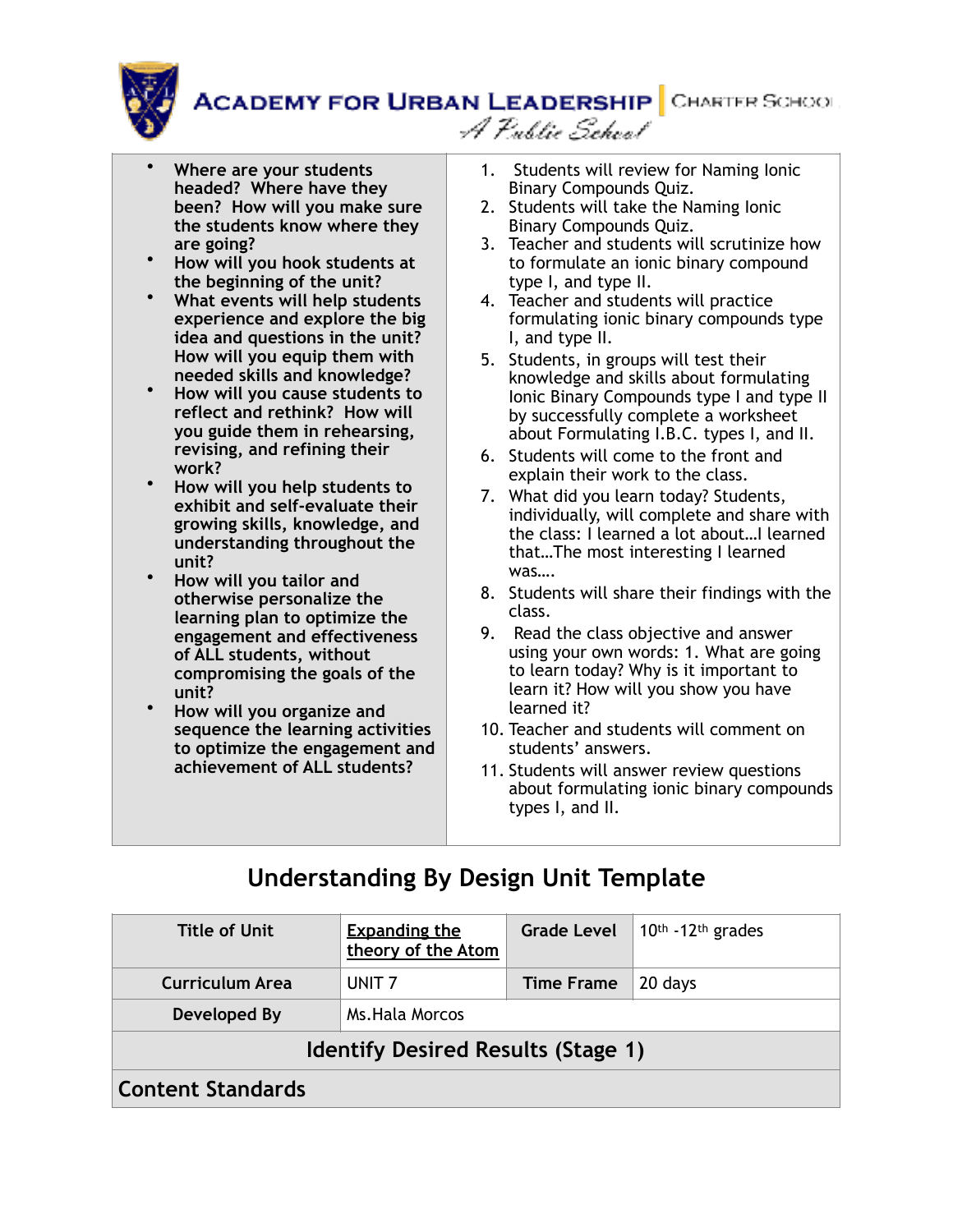

#### **Associated Disciplinary Core Ideas (DCIs) from NGSS include:**

#### **PS1: Matter and Its Interactions**

#### **PS1.A—Structure and Properties of Matter**

**[HSN-Q.A.1](http://www.corestandards.org/Math/Content/HSN/Q)** Use units as a way to understand problems and to guide the solution of multi[step problems; choose and interpret units consistently in formulas; choose and interpret the](http://www.corestandards.org/Math/Content/HSN/Q)  scale and the origin in graphs and data displays. (HS-PS1-2),*(HS-PS1-4),(HS-PS1-5)*,(HS-PS1-7)

| <b>Understandings</b>                                                                                                                                                                                                                                                                                           | <b>Essential Questions</b>                                                                                                                                                             |                                                                                                                                                                                                             |
|-----------------------------------------------------------------------------------------------------------------------------------------------------------------------------------------------------------------------------------------------------------------------------------------------------------------|----------------------------------------------------------------------------------------------------------------------------------------------------------------------------------------|-------------------------------------------------------------------------------------------------------------------------------------------------------------------------------------------------------------|
| <b>Overarching Understanding</b>                                                                                                                                                                                                                                                                                | Overarching                                                                                                                                                                            | <b>Topical</b>                                                                                                                                                                                              |
| a. How can one explain the structure,<br>properties, and interactions of<br>matter?<br>b. The student will demonstrate the<br>ability to explain how electrons are<br>organized around the nucleus.<br>c. The student will demonstrate the<br>ability to explain the source and<br>common use of atomic spectra | a.How to<br>distinguish among<br>energy levels,<br>sublevels, and<br>orbitals.<br>b. why can use<br>the Aufbau<br>principle to fill an<br>energy level<br>diagram.<br>c. Compare using | a. Where and<br>how to determine<br>the quantum<br>numbers<br>associated with<br>an electron<br>b. How would<br>you Distinguish by<br>Comparison and<br>contrast the Bohr<br>model and the<br>quantum model |
| <b>Related Misconceptions</b>                                                                                                                                                                                                                                                                                   | differentiations of<br>how to determine                                                                                                                                                | of an atom.                                                                                                                                                                                                 |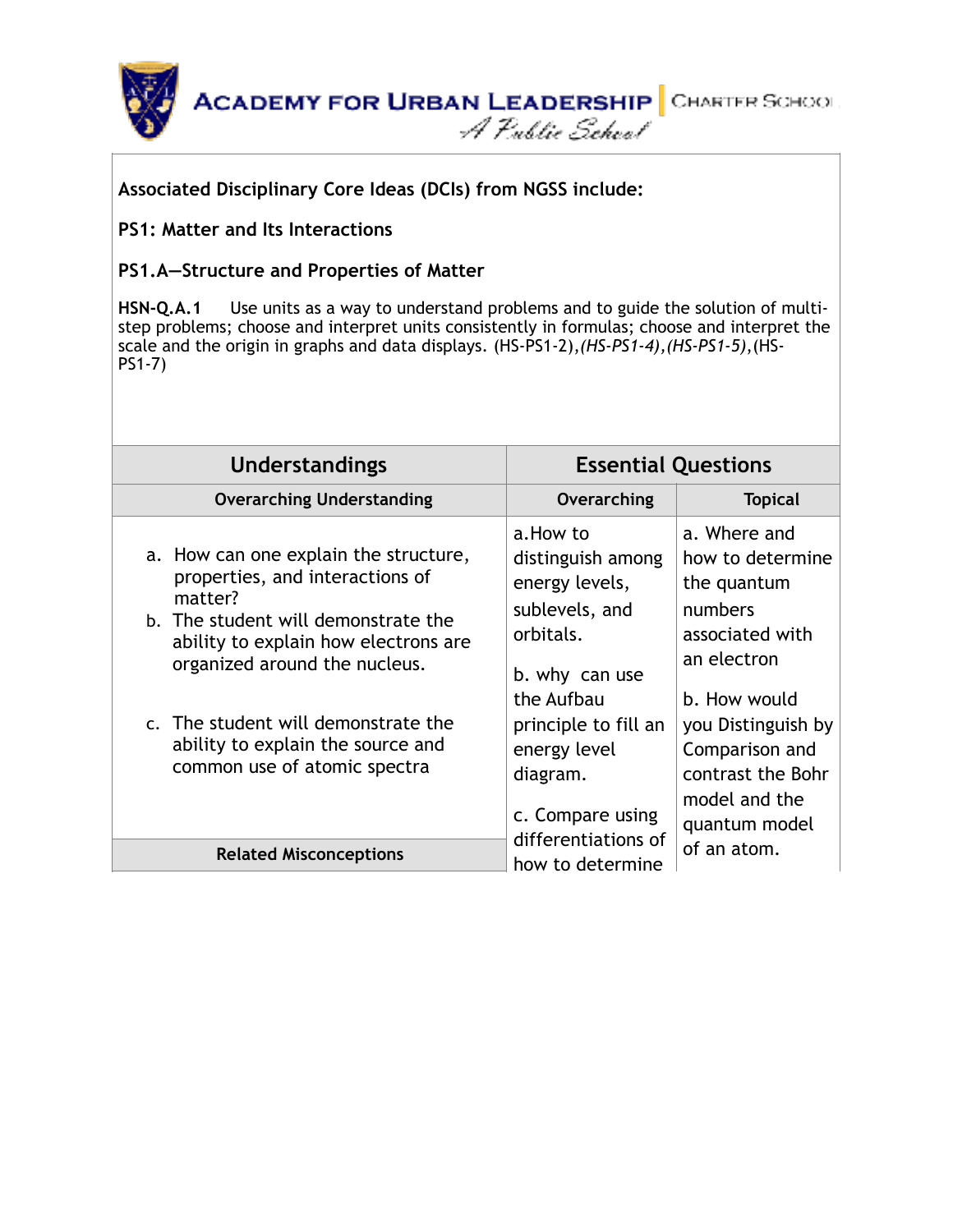| Writing electron configurations and using the<br>overlap of various orbits<br>The shape of the orbits<br>How these orbits has different shapes and why<br>The amount and different electrons that relates<br>to each orbits.<br>Nobel Gas electron configurations vs. the long<br>hand electron configurations. | both the full and<br>shorthand<br>electron<br>configurations for<br>an atom or ion.<br>d. How to<br>determine the<br>orbital notation<br>for the electron<br>arrangement in an<br>atom or ion using<br>Hund's rule and<br>Pauli's exclusion<br>principle.<br>e. Where the use<br>of to the quantum<br>numbers | c. how to<br>Characterize the<br>four quantum<br>numbers<br>d. How to write<br>the electron<br>configurations of<br>the elements<br>e. When we can<br>Use the Pauli<br>exclusion<br>principle and<br>quantum<br>numbers to<br>describe an<br>electron in an<br>atom |
|-----------------------------------------------------------------------------------------------------------------------------------------------------------------------------------------------------------------------------------------------------------------------------------------------------------------|---------------------------------------------------------------------------------------------------------------------------------------------------------------------------------------------------------------------------------------------------------------------------------------------------------------|---------------------------------------------------------------------------------------------------------------------------------------------------------------------------------------------------------------------------------------------------------------------|
|                                                                                                                                                                                                                                                                                                                 | associated with                                                                                                                                                                                                                                                                                               |                                                                                                                                                                                                                                                                     |
|                                                                                                                                                                                                                                                                                                                 |                                                                                                                                                                                                                                                                                                               |                                                                                                                                                                                                                                                                     |
| Knowledge                                                                                                                                                                                                                                                                                                       | <b>Skills</b>                                                                                                                                                                                                                                                                                                 |                                                                                                                                                                                                                                                                     |
| Students will know                                                                                                                                                                                                                                                                                              | Students will be able to                                                                                                                                                                                                                                                                                      |                                                                                                                                                                                                                                                                     |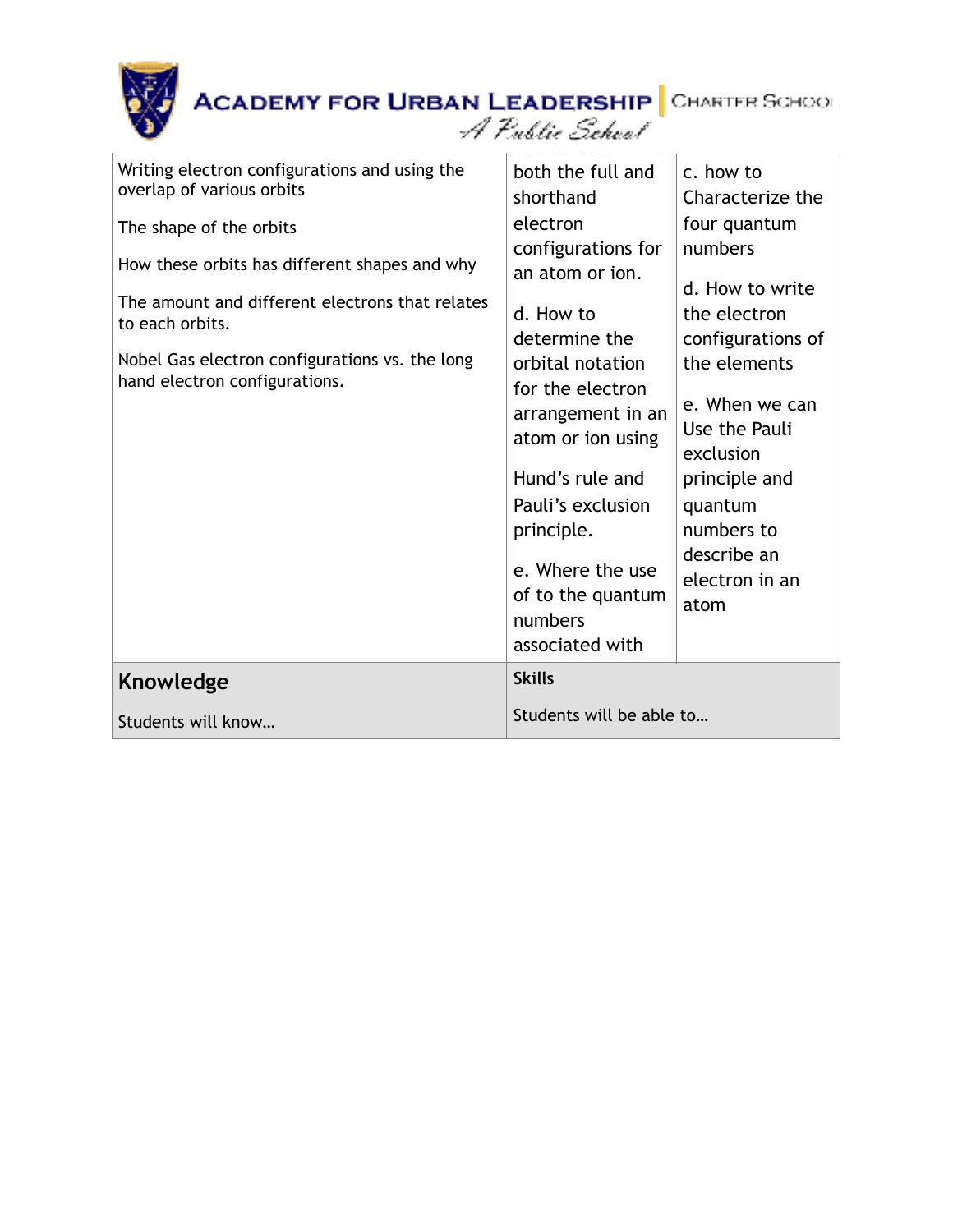

| a. Distinguish between absorption<br>(excitation) and emission of energy.<br>b. Describe the properties of light. (i.e.<br>wavelength, frequency and energy)<br>c. Calculate the wavelength, frequency and<br>energy for a given electron transition.<br>d. Write the electron dot diagrams for the<br>elements<br>a) of an electron in an atom<br>b) Describe the electron cloud<br>e. Relate energy sublevels and orbital of an<br>atom $(s, p, d \& f)$<br>f. Distinguish the s, p, d & f blocks on the<br>periodic table and relate them to an<br>elements' electron configuration |                                                                | a. Describe the wave mechanical<br>view of the hydrogen atom.<br>b. Characterize the relationship<br>between the wavelength and<br>frequency to the position a. Describe<br>the process that creates atomic<br>spectra.<br>C Explain the uniqueness of atomic<br>spectra.<br>d. Provide examples of the common<br>applications of atomic spectra, i.e.<br>analysis of a mixture using atomic<br>spectra.<br>e. Describe the relative energies of<br>ultraviolet, visible, infrared,<br>microwave, X-ray, radio, and TV<br>waves |  |  |  |  |
|----------------------------------------------------------------------------------------------------------------------------------------------------------------------------------------------------------------------------------------------------------------------------------------------------------------------------------------------------------------------------------------------------------------------------------------------------------------------------------------------------------------------------------------------------------------------------------------|----------------------------------------------------------------|---------------------------------------------------------------------------------------------------------------------------------------------------------------------------------------------------------------------------------------------------------------------------------------------------------------------------------------------------------------------------------------------------------------------------------------------------------------------------------------------------------------------------------|--|--|--|--|
|                                                                                                                                                                                                                                                                                                                                                                                                                                                                                                                                                                                        |                                                                |                                                                                                                                                                                                                                                                                                                                                                                                                                                                                                                                 |  |  |  |  |
| Assessment Evidence (Stage 2)                                                                                                                                                                                                                                                                                                                                                                                                                                                                                                                                                          |                                                                |                                                                                                                                                                                                                                                                                                                                                                                                                                                                                                                                 |  |  |  |  |
| <b>Performance Task Description</b>                                                                                                                                                                                                                                                                                                                                                                                                                                                                                                                                                    |                                                                |                                                                                                                                                                                                                                                                                                                                                                                                                                                                                                                                 |  |  |  |  |
|                                                                                                                                                                                                                                                                                                                                                                                                                                                                                                                                                                                        | Chapter 7 unit test                                            |                                                                                                                                                                                                                                                                                                                                                                                                                                                                                                                                 |  |  |  |  |
| Goal                                                                                                                                                                                                                                                                                                                                                                                                                                                                                                                                                                                   | Quizzes on the electron configurations of the various elements |                                                                                                                                                                                                                                                                                                                                                                                                                                                                                                                                 |  |  |  |  |
| Role<br>Audience                                                                                                                                                                                                                                                                                                                                                                                                                                                                                                                                                                       | Classwork using activity worksheet                             |                                                                                                                                                                                                                                                                                                                                                                                                                                                                                                                                 |  |  |  |  |
| <b>Situation</b><br>Product/<br>Performance<br><b>Standards</b>                                                                                                                                                                                                                                                                                                                                                                                                                                                                                                                        | Homework using the study guide                                 |                                                                                                                                                                                                                                                                                                                                                                                                                                                                                                                                 |  |  |  |  |
|                                                                                                                                                                                                                                                                                                                                                                                                                                                                                                                                                                                        | Lab activities, line emission                                  |                                                                                                                                                                                                                                                                                                                                                                                                                                                                                                                                 |  |  |  |  |
|                                                                                                                                                                                                                                                                                                                                                                                                                                                                                                                                                                                        | Do now's                                                       |                                                                                                                                                                                                                                                                                                                                                                                                                                                                                                                                 |  |  |  |  |
|                                                                                                                                                                                                                                                                                                                                                                                                                                                                                                                                                                                        |                                                                |                                                                                                                                                                                                                                                                                                                                                                                                                                                                                                                                 |  |  |  |  |
| <b>Other Evidence</b>                                                                                                                                                                                                                                                                                                                                                                                                                                                                                                                                                                  |                                                                |                                                                                                                                                                                                                                                                                                                                                                                                                                                                                                                                 |  |  |  |  |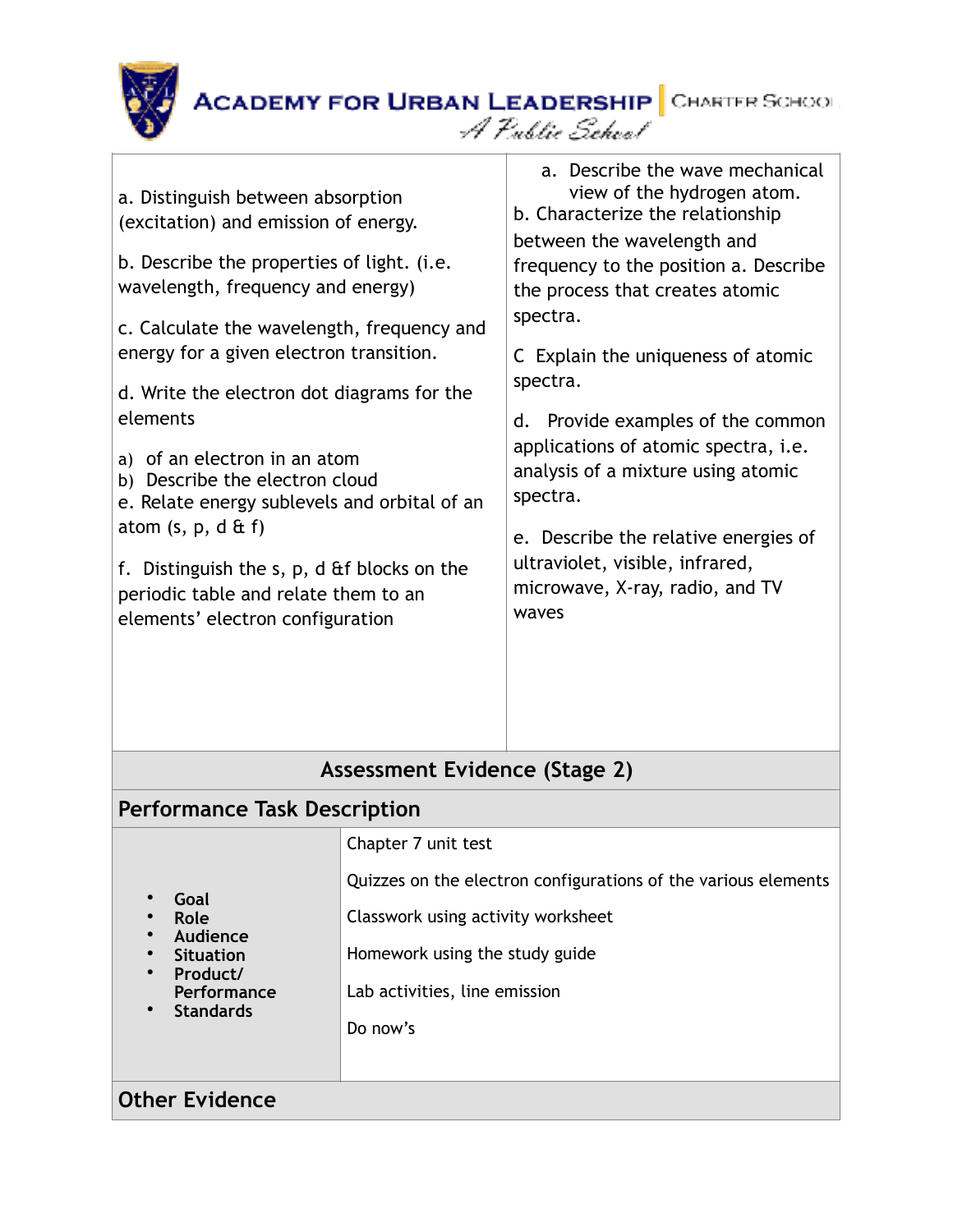

**ACADEMY FOR URBAN LEADERSHIP** CHARTER SCHOOL A Public School

- Oral and/or written response to several of the essential questions (e.g., write the electron configuration of sodium using both periodic table and arrow diagram
- Write responses to various open ended questions as part of the class participation and open discussions
- Write a series of journal entries (e.g., compare the hypothèses to conclusion the trend of the elements in the periodic table.)
- Quizzes on terms/concepts concerning chapter 7 and the quantum mechanics (e.g. vocabulary, open response, fill in, and multiple choice)

## **Learning Plan (Stage 3)**

- **Where are your students headed? Where have they been? How will you make sure the students know where they are going?**
- **How will you hook students at the beginning of the unit?**
- **What events will help students experience and explore the big idea and questions in the unit? How will you equip them with needed skills and knowledge?**
- **How will you cause students to reflect and rethink? How will you guide them in rehearsing, revising, and refining their work?**
- **How will you help students to exhibit and self-evaluate their growing skills, knowledge, and understanding throughout the unit?**
- **How will you tailor and otherwise personalize the learning plan to optimize the engagement and effectiveness of ALL students, without compromising the goals of the unit?**
- **How will you organize and sequence the learning activities to optimize the engagement and achievement of ALL students?**
- a. Teacher and students will go over the concepts taught.
- b. Students will answer review questions about the topics taught last class.
- c. Teacher and students will compare, and contrast energy levels, sub-energy levels and orbitals.
- d. Students, in groups, will complete a worksheet about energy levels, subenergy levels and orbitals.
- e. Students will come to the front and explain their work to the class.
- f. Students will complete their exit ticket.
- g. Individual review for atomic structure quiz.
- h. Students will take a quiz about atomic structure.
- i. Teacher and students will investigate how to create elements' electron configurations.
- j. Teacher and students will practice how to create elements' electron configurations.
- k. Students will write both the Nobel gas configurations and long hand configurations.

Students, in groups, will create elements electron configurations. (FA- Teacher circulates to check all students' answers). 1.The orbital lab , where students design the 3 D of the orbitals using their own balloons to determine the shape and the orientations of each sub particle with in the subatomic structure.

- 1. Colored flames- A window into the Atom
- 2. Electrons in Atoms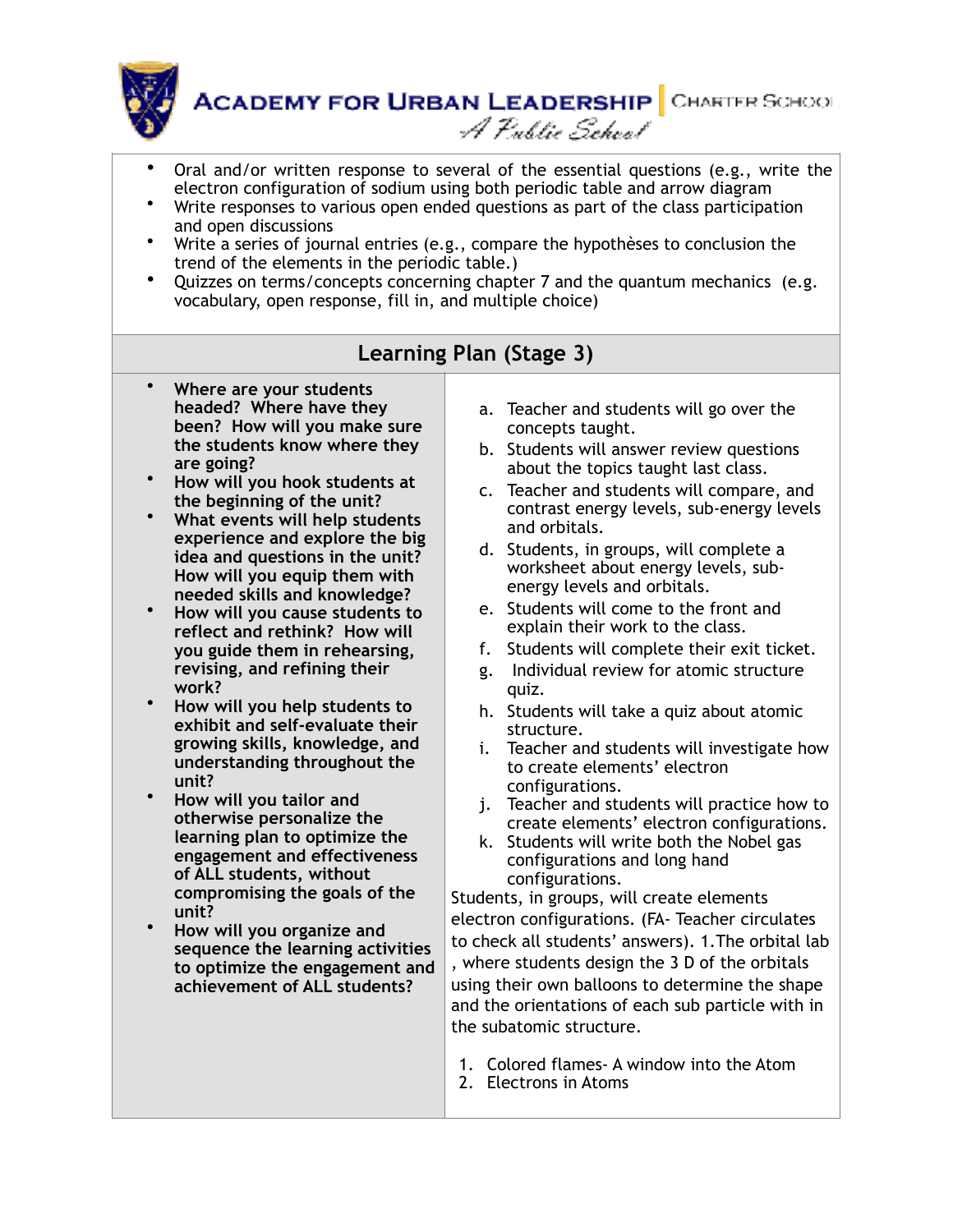

## **Understanding By Design Unit Template**

| <b>Title of Unit</b>                      | <b>Grade Level</b><br>Periodic<br>properties of<br>the Elements. |                   | $10th - 12th$ |  |  |  |  |
|-------------------------------------------|------------------------------------------------------------------|-------------------|---------------|--|--|--|--|
| <b>Curriculum Area</b>                    | UNIT <sub>8</sub>                                                | <b>Time Frame</b> | 25 days       |  |  |  |  |
| Developed By                              | Ms. Hala Morcos                                                  |                   |               |  |  |  |  |
| <b>Identify Desired Results (Stage 1)</b> |                                                                  |                   |               |  |  |  |  |
| <b>Content Standards</b>                  |                                                                  |                   |               |  |  |  |  |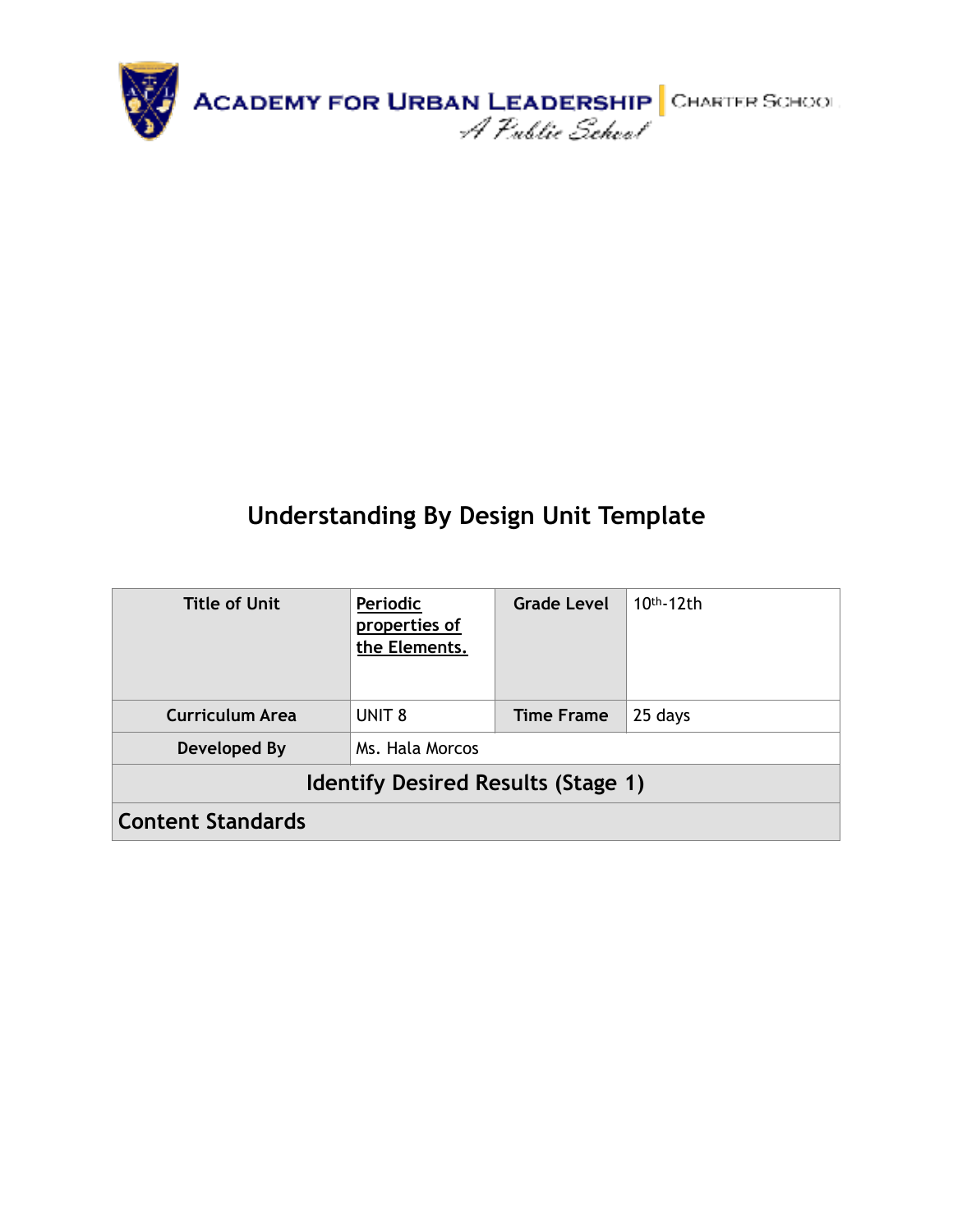



#### **Associated Disciplinary Core Ideas (DCIs) from NGSS include:**

#### **PS1: Matter and Its Interactions**

#### **PS1.A—Structure and Properties of Matter**

**[HSN-Q.A.1](http://www.corestandards.org/Math/Content/HSN/Q)** Use units as a way to understand problems and to guide the solution of multi[step problems; choose and interpret units consistently in formulas; choose and interpret the](http://www.corestandards.org/Math/Content/HSN/Q)  scale and the origin in graphs and data displays. (HS-PS1-2),*(HS-PS1-4),(HS-PS1-5)*,(HS-PS1-7)

| <b>Understandings</b>            |                                                                                                                                                                                                                                                                             | <b>Essential Questions</b> |                                                                                                                             |  |                                                                                                                                  |  |
|----------------------------------|-----------------------------------------------------------------------------------------------------------------------------------------------------------------------------------------------------------------------------------------------------------------------------|----------------------------|-----------------------------------------------------------------------------------------------------------------------------|--|----------------------------------------------------------------------------------------------------------------------------------|--|
| <b>Overarching Understanding</b> |                                                                                                                                                                                                                                                                             |                            | Overarching                                                                                                                 |  | <b>Topical</b>                                                                                                                   |  |
|                                  | How can one explain the structure,<br>properties, and interactions of matter?<br>The student will demonstrate the ability<br>to describe the origin and organization<br>of the modern Periodic Table.<br>The student will demonstrate the ability<br>to explain periodicity |                            | Analyze by<br>Contrasting<br>Dimitri<br>Mendeleev and<br>Henry Mosely's<br>contributions<br>and method of<br>organizing the |  | Create by<br>identify regions<br>of the periodic<br>table including<br>earth metals,<br>alkali metals,<br>alkaline<br>transition |  |
|                                  | <b>Related Misconceptions</b>                                                                                                                                                                                                                                               | ٠                          | Periodic Table<br>Creating by                                                                                               |  | metals,<br>halogens. noble                                                                                                       |  |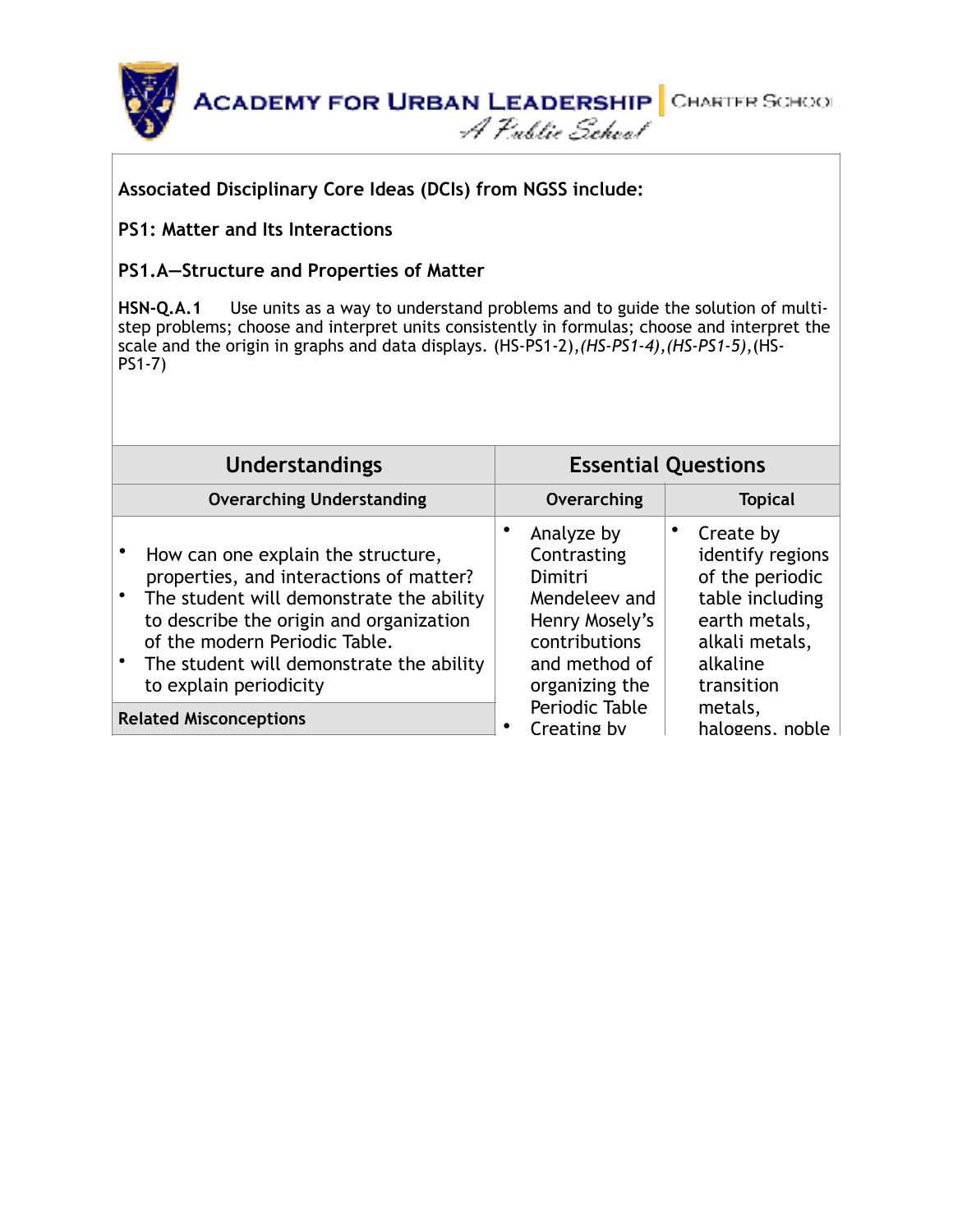|                                                                                                                                                                   | <b>ACADEMY FOR URBAN LEADERSHIP</b> CHARTER SCHOOL<br>A Public School                                                                                                                                                                                                                                                                                                                                                                                                                                                                                                                                                                                                               |
|-------------------------------------------------------------------------------------------------------------------------------------------------------------------|-------------------------------------------------------------------------------------------------------------------------------------------------------------------------------------------------------------------------------------------------------------------------------------------------------------------------------------------------------------------------------------------------------------------------------------------------------------------------------------------------------------------------------------------------------------------------------------------------------------------------------------------------------------------------------------|
| The reverse between the electronegativity and<br>the radius.<br>Why we using the periodicity and its relation to<br>the elements alignments in the periodic table | <br>Collecting and<br>gases,<br>lanthanide, and<br>use<br>actinide series.<br>information on<br>$\bullet$<br>the Periodic<br>How to relate<br>Table,<br>the family or<br>including<br>group of<br>elements to<br>atomic<br>their<br>number,<br>atomic<br>corresponding<br>number of<br>٠<br>Create or<br>valence<br>design Mass,<br>family<br>Electrons.<br>designation,<br>$\bullet$<br>How the<br>period number,<br>relationship<br>classification<br>between the<br>of element<br>period of<br>(metal,<br>elements to the<br>nonmetal,<br>energy level of<br>semimetal, or<br>valence<br>metalloid),<br>electrons.<br>and the state<br>of the element<br>at room<br>temperature. |
| Knowledge                                                                                                                                                         | <b>Skills</b>                                                                                                                                                                                                                                                                                                                                                                                                                                                                                                                                                                                                                                                                       |
| Students will know                                                                                                                                                | Students will be able to                                                                                                                                                                                                                                                                                                                                                                                                                                                                                                                                                                                                                                                            |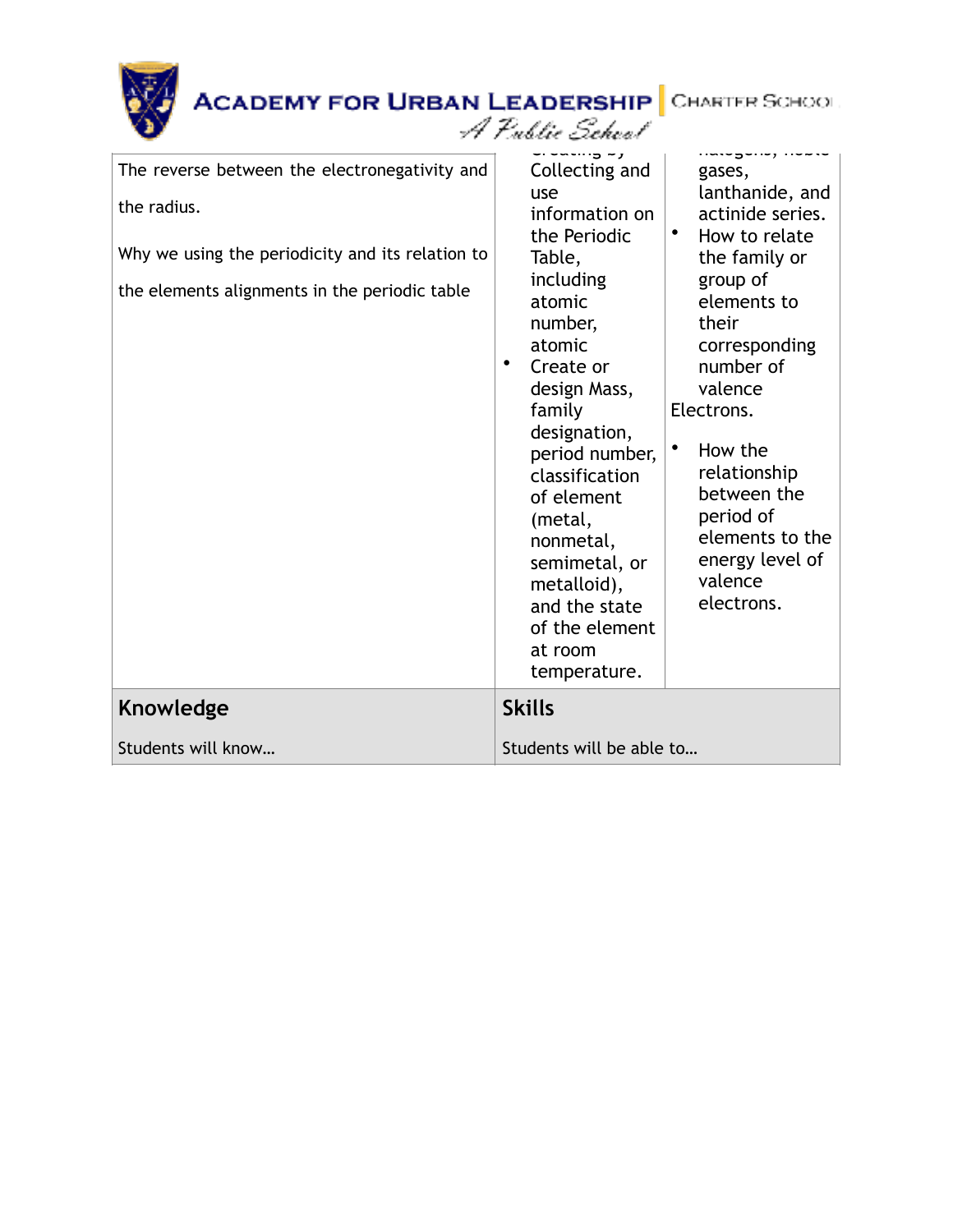

a) Use examples to explain the periodic properties of elements b) State how atomic and ionic sizes change in groups and periods c) Predict oxidation numbers of elements d) Define ionization energy and electron affinity e) Describe the factors that affect these properties f) Compare ionization energy, electronegativity, and atomic radius; contrast the trends in these properties as one proceeds across a period and down a family of elements on the Periodic Table. Relate the position of any main group to its electron configuration Relate the chemical and physical properties of the elements to their electron configuration Predict chemical behavior of the elements based on their positions in the periodic table Identify an element as belonging to the *s-*, *p-*, *d-,* or *f-*block in the Periodic Table. • Explain trends and patterns in the ionic radius, electron affinity, and reactivity within families and periods of representative elements.

## **Assessment Evidence (Stage 2)**

#### **Performance Task Description**

#### **Other Evidence**

- Oral and/or written response to several of the essential questions (e.g., compare and contrast the electronegativity of the elements from left to right and down in clolumn based on its increasing or decreasing and explain why ?) Using various evidence and theories.
- Write responses to various open ended questions as part of the class participation and open discussions
- Write a series of journal entries (e.g., compare the hypothèses to conclusion the trend of the elements in the periodic table.)
- Quizzes on terms/concepts concerning the chapter 8 and the periodicity of the periodic table. (e.g. vocabulary, open response, fill in, and multiple choice)